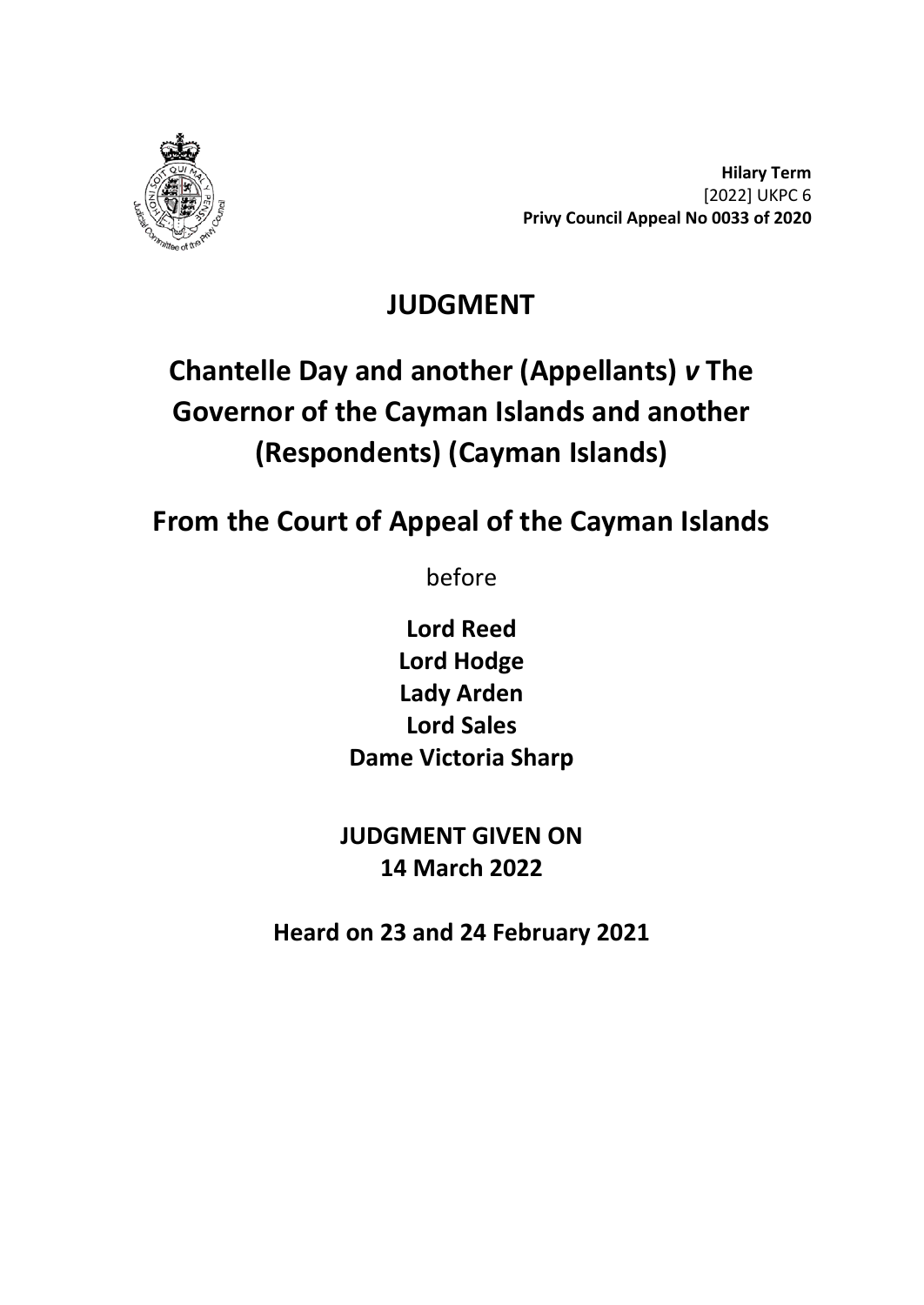*Appellants* Edward Fitzgerald QC Ben Tonner QC Peter Laverack (Instructed by Simons Muirhead & Burton LLP)

*Respondents* Sir Jeffrey Jowell QC Dinah Rose QC Timothy Parker Reshma Sharma Celia Middleton (Instructed by Attorney General's Chambers (Cayman Islands))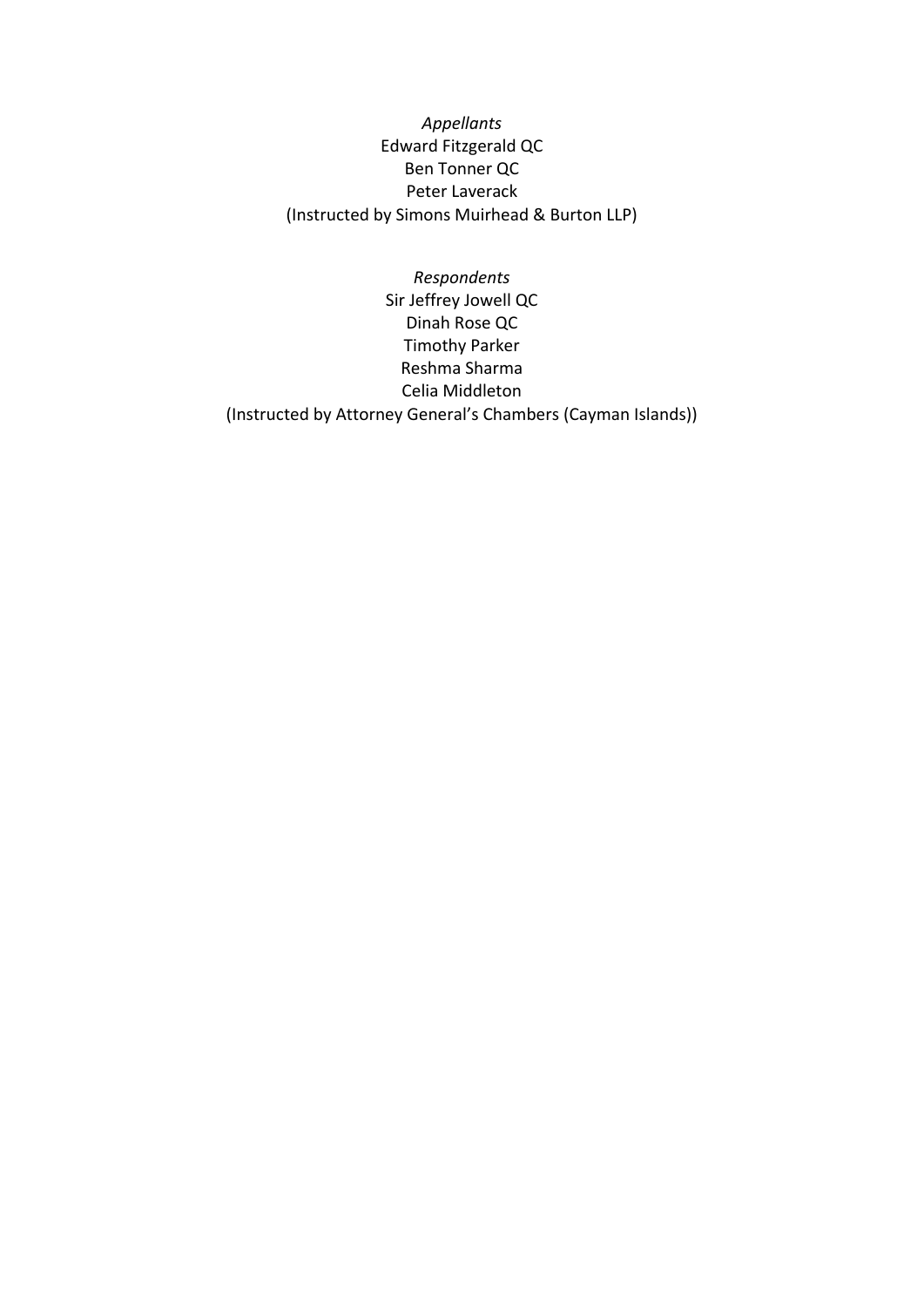#### **LORD SALES:**

1. The appellants, Ms Chantelle Day and Ms Vickie Bodden Bush, are in a committed relationship and wish to enter into a same-sex marriage recognised in law in the Cayman Islands. When they applied for the appropriate licence at the Cayman Islands General Registry in April 2018 the Deputy Registrar refused to grant a licence on the grounds that section 2 of the Marriage Law (2010 Revision) ("the Marriage Law") defines marriage as "the union between a man and a woman as husband and wife". Ms Day and Ms Bush claim that the Bill of Rights, Freedoms and Responsibilities ("the Bill of Rights"), which forms Part 1 of the Cayman Islands Constitution ("the Constitution") set out in the Cayman Islands Constitution Order 2009 ("the 2009 Order"), confers on them a constitutional right to legal recognition of such a marriage and that the Marriage Law should be read in such a way as to reflect that right. Their claim was successful in the Grand Court (Chief Justice Smellie), but an appeal by the Government of the Cayman Islands was allowed by the Court of Appeal (Sir John Goldring P, Field and Morrison JJA). The Court of Appeal held that, on its proper interpretation, the Bill of Rights does not confer a right on same-sex couples to marry and have their marriage recognised in law. Ms Day and Ms Bush now appeal to the Board.

2. It was common ground in the Court of Appeal and is common ground before the Board that under section 9(1) of the Bill of Rights (right to respect for family and private life) the Legislative Assembly of the Cayman Islands was required to provide the appellants with a legal status functionally equivalent to marriage, such as civil partnership. The Government and Legislative Assembly were in breach of this obligation, so the Court of Appeal made a declaration to that effect. The Government does not appeal against that declaration. This obligation has now been complied with, by the promulgation of the Civil Partnership Law 2020.

#### *The introduction of the Constitution in 2009*

3. The United Kingdom is responsible for the international relations of the Cayman Islands. Pursuant to article 56 of the European Convention on Human Rights ("the ECHR") the United Kingdom has declared that the ECHR shall apply in relation to the Cayman Islands. Accordingly, the United Kingdom is concerned to ensure that local law in the Cayman Islands should be compatible with the obligations of the United Kingdom under the ECHR in respect of the Cayman Islands. The Foreign and Commonwealth Office proposed the introduction of a new constitution for the Cayman Islands which would reflect the provisions of the ECHR and scheduled formal negotiations on that constitution with local representatives to commence on 29 September 2008.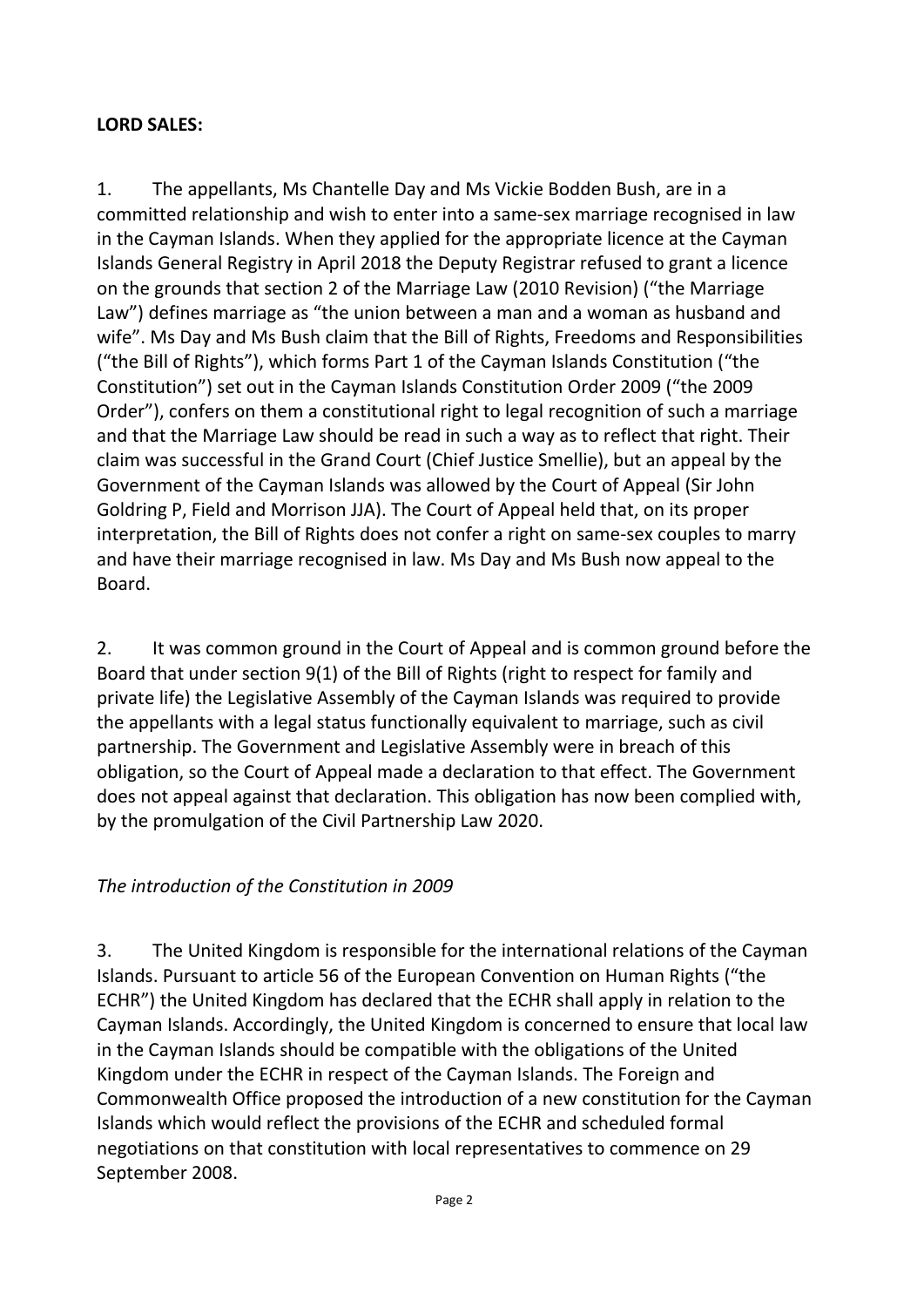4. Shortly before the negotiations began, a proposal to change the law in relation to marriage to make it clear that it did not apply in relation to same-sex relationships was before the Legislative Assembly, on 5 September 2008. The Marriage (Amendment) Law 2008 was passed, to come into effect on 27 October 2008. The introduction to that Law stated that it was promulgated "to expressly provide that a marriage is a union between a man and a woman". It amended the Marriage Law (2007 Revision) by inserting into the definition section, section 2, the statement that "'marriage' means the union between a man and a woman as husband and wife". That definition has been retained in the 2010 Revision of the Marriage Law.

5. The negotiations on the constitution between the United Kingdom Government and local representatives were chaired by Mr Ian Hendry of the Foreign and Commonwealth Office. The Cayman Islands delegation comprised the Governor, the Attorney General, five representatives of the elected government, four backbenchers of the governing party, five representatives of the official opposition, two church representatives, three members of the Chamber of Commerce and two members of the Cayman Islands Human Rights Committee. The ambit of the right to marry to be included in the Bill of Rights was the subject of debate in the negotiations. Various representatives of the Cayman Islands wished to have it made clear that the proposed right to marry should apply only to marriage between a man and a woman. The provision which became section 14 of the Bill of Rights was drafted to meet this concern. In the third and final round of negotiations, on 3 February 2009, Mr Hendry stated that the boundaries of the provision had been made clear in that "marriage is so defined in this text without peradventure that marriage can only be between an unmarried man and an unmarried woman, it can't be anything else". The transcript of the negotiations, from which this statement is taken, was not published. The draft constitution was approved to be put to a referendum.

6. On 20 May 2009 there was a referendum in the Cayman Islands in which 62% of those who voted approved the draft constitution. On 10 June 2009 the 2009 Order adopting the Constitution was promulgated by the Queen in Council. On 6 November 2009 it came into force, except for the Bill of Rights. That came into force later, on 6 November 2012.

#### *The Constitution and the Bill of Rights*

7. The Constitution is set out in Schedule 2 to the 2009 Order, entitled "The Constitution of the Cayman Islands". It includes a preamble which states, in material part: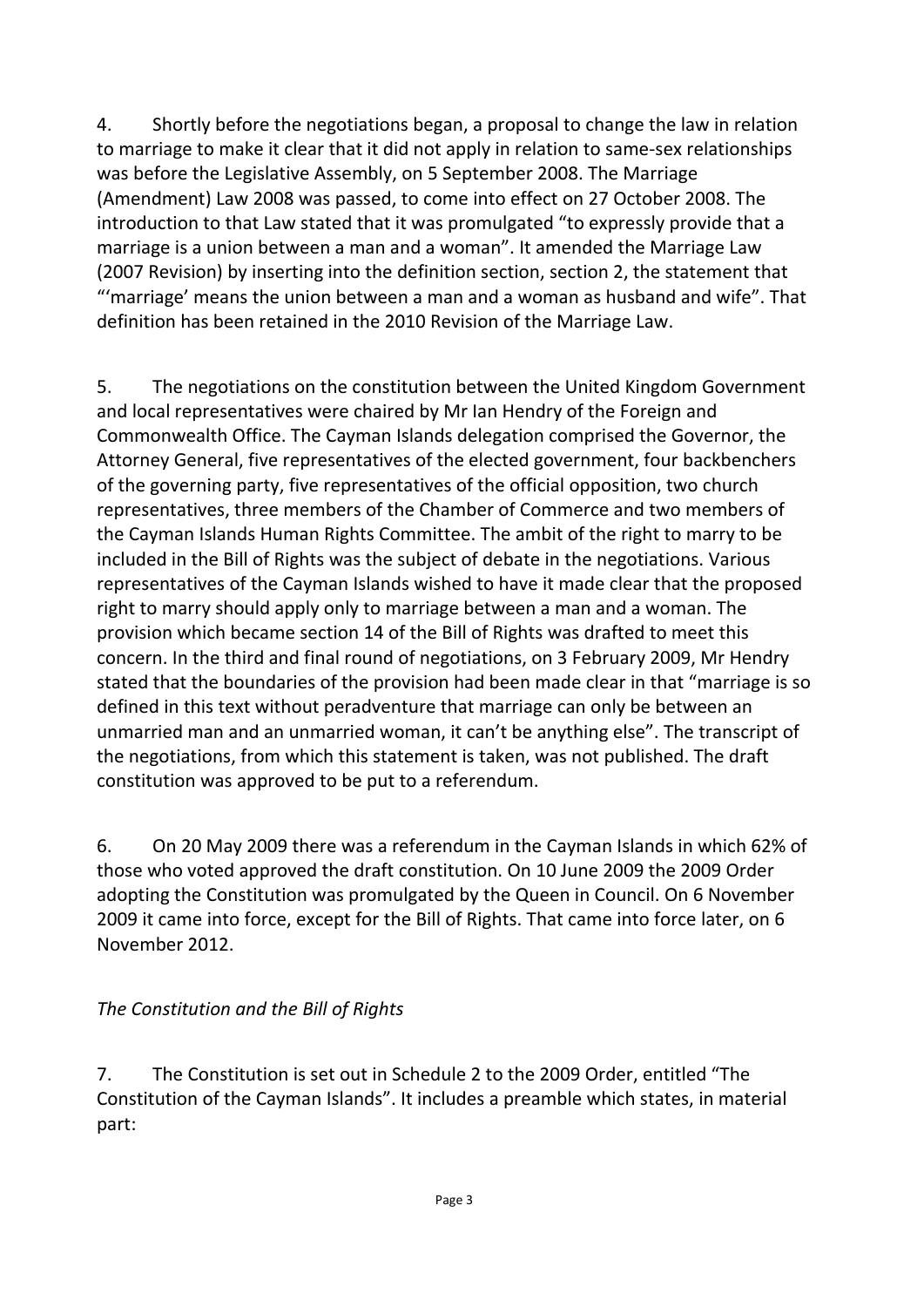"The people of the Cayman Islands ...

Affirm their intention to be -

A God-fearing country based on traditional Christian values, tolerant of other religions and beliefs …

A country in which religion finds its expression in moral living and social justice.

A caring community based on mutual respect for all individuals and their basic human rights.

A country committed to the democratic values of human dignity, equality and freedom ...

A community protective of traditional Caymanian heritage and the family unit ..."

8. Section 5 of the 2009 Order has the heading, "Existing laws". It provides:

 $''(1)$  Subject to this section, the existing laws shall have effect on and after the appointed day as if they had been made in pursuance of the Constitution and shall be read and construed with such modifications, adaptations, qualifications and exceptions as may be necessary to bring them into conformity with the Constitution.

...

(3) In this section 'existing laws' means laws and instruments ... having effect as part of the law of the Cayman Islands immediately before the appointed day [6 November 2009]."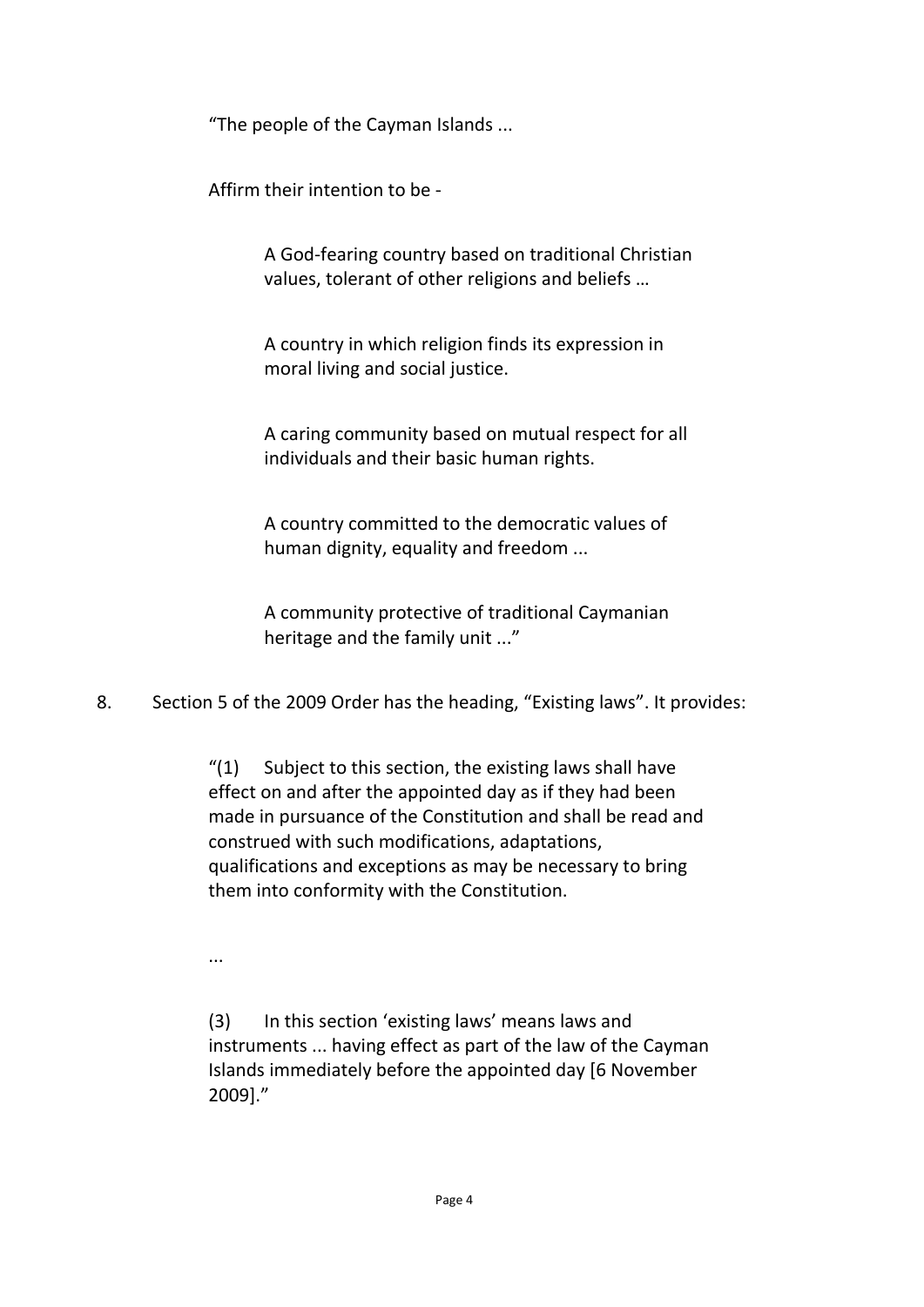9. The Bill of Rights is headed "Guarantee of Rights, Freedoms and Responsibilities" and has a preamble as follows:

> "Whereas all peoples have the right of self-determination and by virtue of that right they freely determine their political status and freely pursue their economic, social and cultural development and may, for their own ends, freely dispose of their natural wealth and resources without prejudice to any obligations arising out of international economic co-operation, based upon the principle of mutual benefit and international law."

10. Section 1 of the Bill of Rights states:

"(1) This Bill of Rights ... is a cornerstone of democracy in the Cayman Islands.

(2) This part of the Constitution -

(a) recognises the distinct history, culture [and] Christian values ... of the Cayman Islands and it affirms the rule of law and the democratic values of human dignity, equality and freedom;

(b) confirms or creates certain responsibilities of the government and corresponding rights of every person against the government; and

(c) does not affect ... rights against anyone other than the government ...

(3) In this Part 'government' shall include public officials (as defined in section 28) and the Legislature, but shall not include the courts (…)."

11. The Bill of Rights is based on the ECHR. The form and content of the rights contained in the Bill of Rights substantially follow the Convention rights. The appellants seek to rely on sections 9, 10, 14 and 16 of the Bill of Rights. Section 9 of the Bill of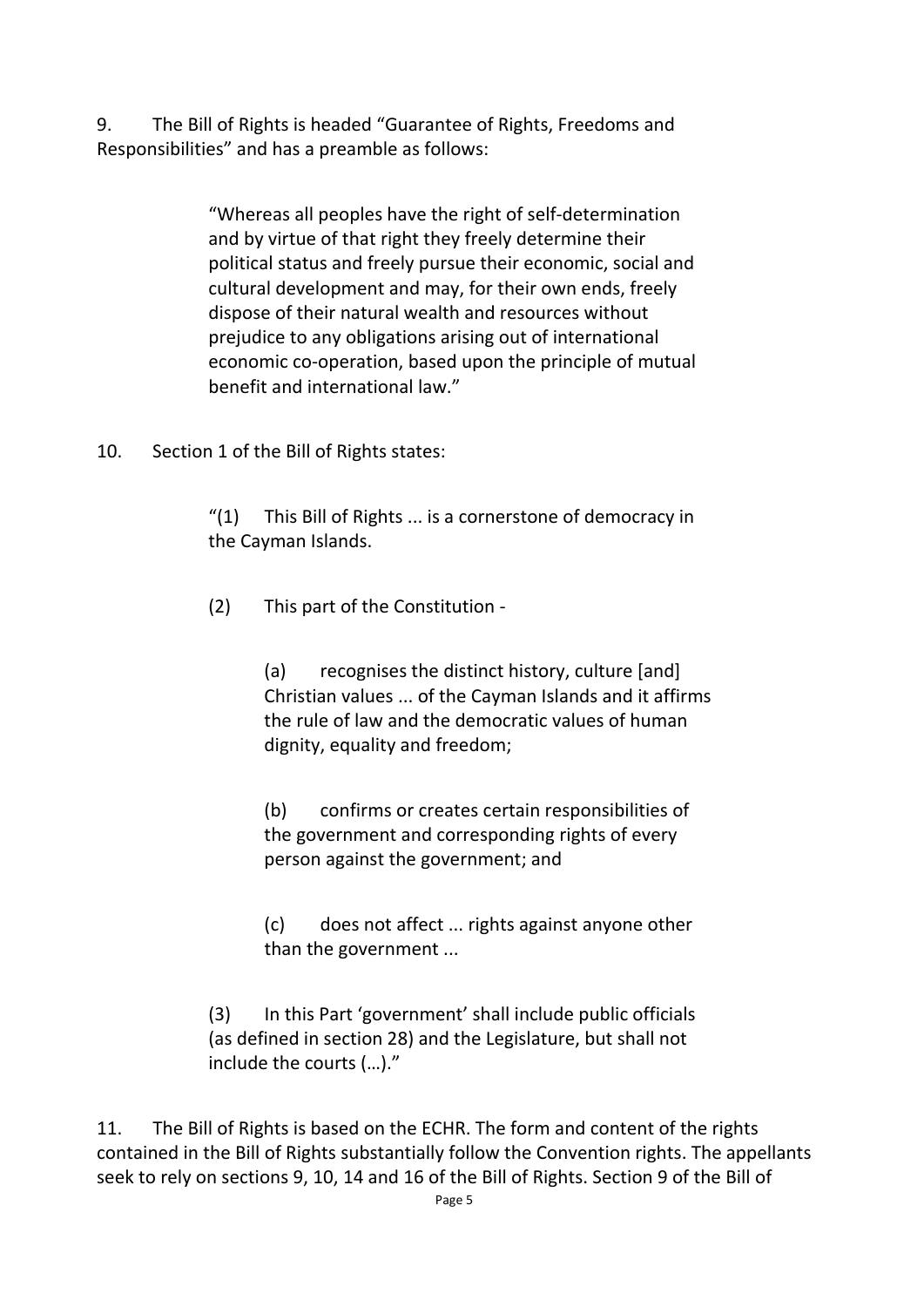Rights ("Private and family life") corresponds with article 8 of the ECHR (right to respect for private and family life); section 10 ("Conscience and religion") corresponds with article 9 (freedom of thought, conscience and religion); section 14 ("Marriage") corresponds with article 12 (right to marry); and section 16 ("Non-discrimination") corresponds with article 14 (prohibition of discrimination).

12. Section 14 of the Bill of Rights, headed "Marriage", is the only provision in the Bill of Rights which refers specifically to marriage. This is the provision which is of most significance in the appeal. So far as relevant it states:

> "(1) Government shall respect the right of every unmarried man and woman of marriageable age (as determined by law) freely to marry a person of the opposite sex and found a family.

(2) No person shall be compelled to marry without his or her free and full consent.

(3) Nothing in any law or done under its authority shall be held to contravene subsection (1) to the extent that the law makes provision that is reasonably justifiable in a democratic society - (a) in the interests of public order, public morality or public health; (b) for regulating, in the public interest, the procedures and modalities of marriage; or (c) for protecting the rights and freedoms of others.

..."

13. Although section 14 occupies the same position in the scheme of the Bill of Rights as article 12 in the scheme of the ECHR, the drafting of section 14 is more specific than article 12, which provides:

> "Men and women of marriageable age have the right to marry and to found a family, according to the national laws governing the exercise of this right."

14. Section 9 of the Bill of Rights provides in relevant part as follows: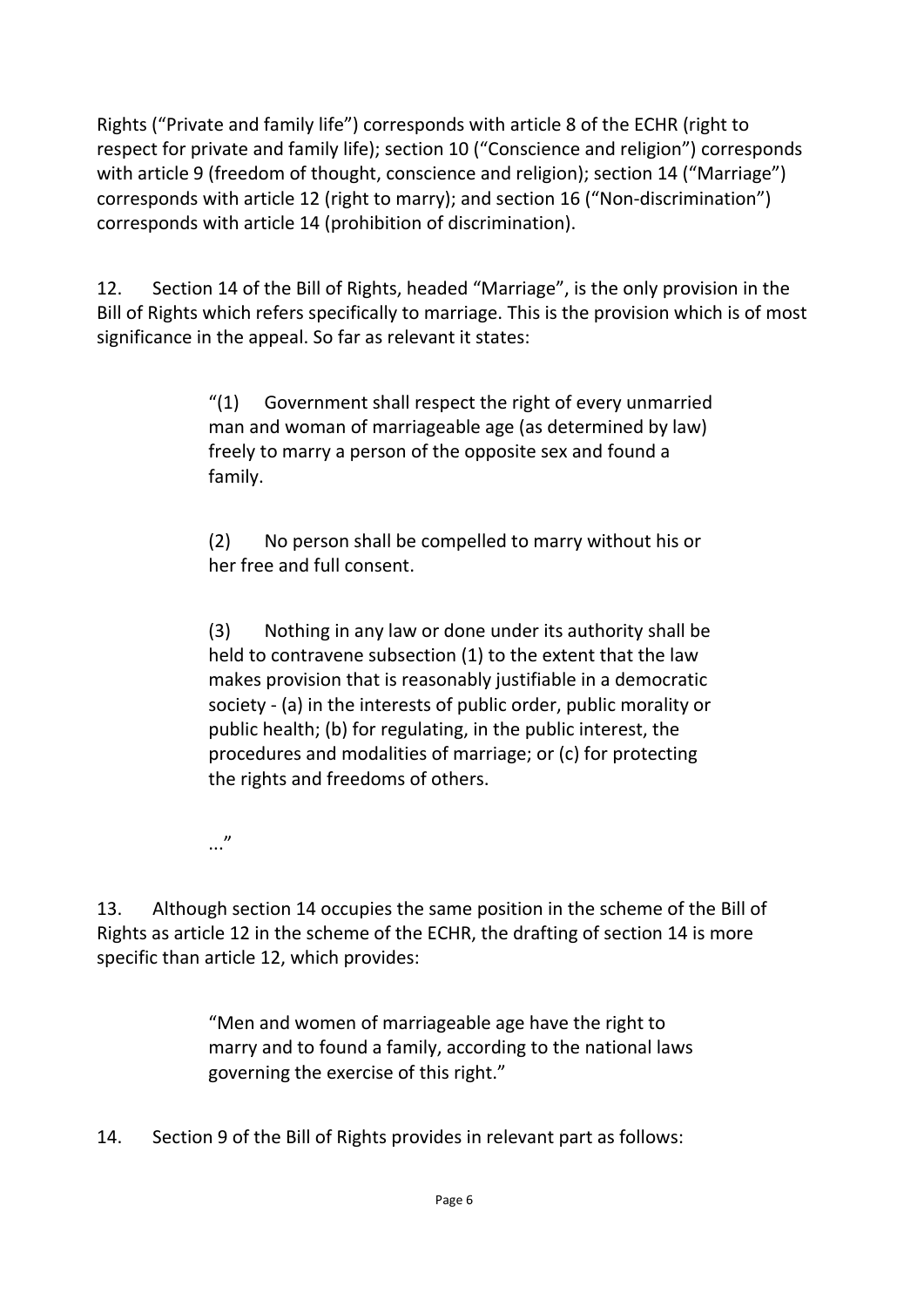"(1) Government shall respect every person's private and family life, his or her home and his or her correspondence.

…

(3) Nothing in any law or done under its authority shall be held to contravene this section to the extent that it is reasonably justifiable in a democratic society [for various defined purposes]."

15. Article 8 of the ECHR provides:

 $''(1)$  Everyone has the right to respect for his private and family life, his home and his correspondence.

(2) There shall be no interference by a public authority with the exercise of this right except such as is in accordance with the law and is necessary in a democratic society in the interests of national security, public safety or the economic well-being of the country, for the prevention of disorder or crime, for the protection of health or morals, or for the protection of the rights and freedoms of others."

16. Section 10 of the Bill of Rights provides in relevant part as follows:

 $''(1)$  No person shall be hindered by government in the enjoyment of his or her freedom of conscience.

(2) Freedom of conscience includes freedom of thought and of religion or religious denomination; freedom to change his or her religion, religious denomination or belief; and freedom, either alone or in community with others, both in public and in private, to manifest and propagate his or her religion or belief in worship, teaching, practice, observance and day of worship …

(6) Nothing in any law or done under its authority shall be held to contravene this section to the extent that it is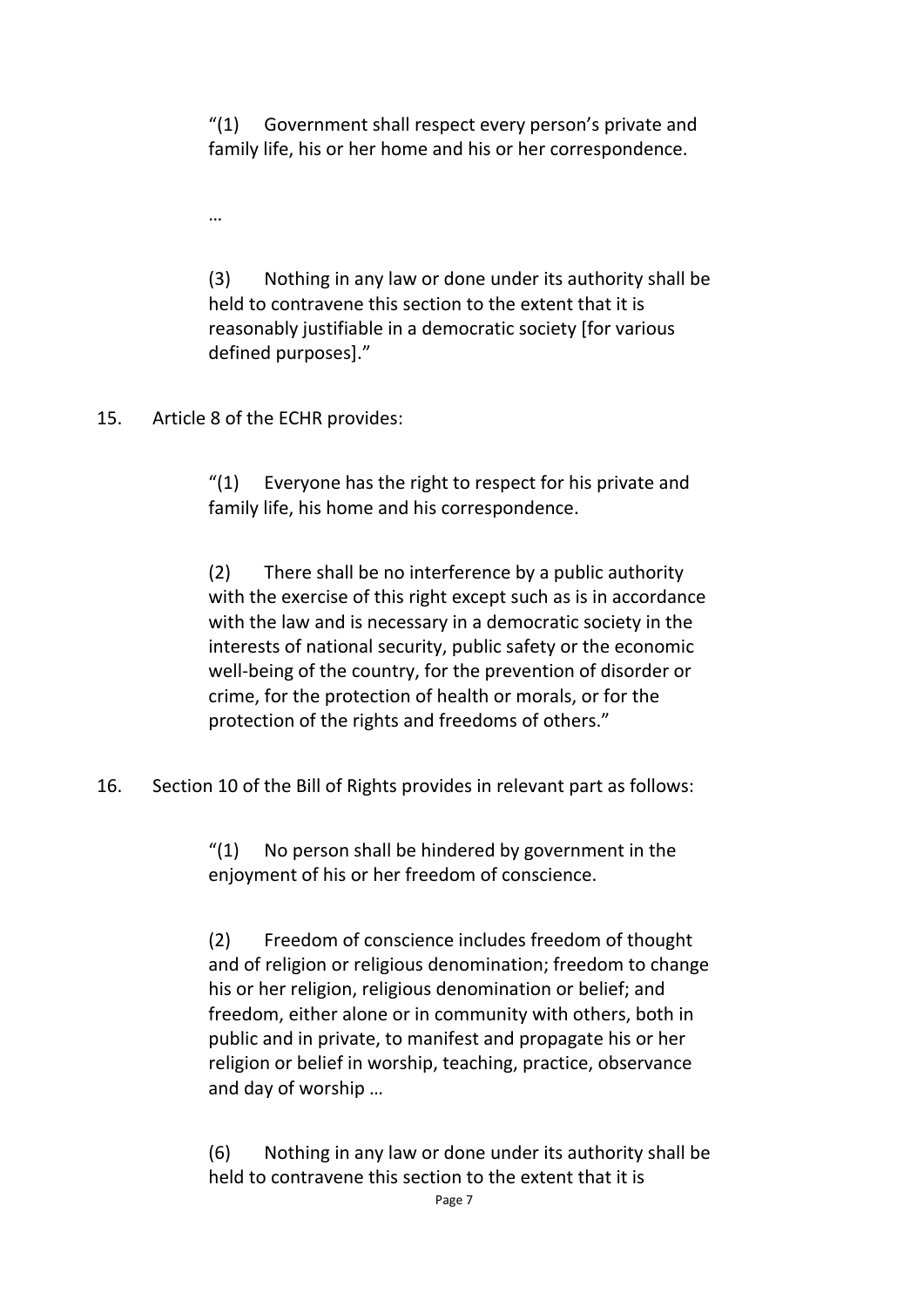reasonably justifiable in a democratic society [for various defined purposes]

…"

17. Article 9 of the ECHR provides:

"(1) Everyone has the right to freedom of thought, conscience and religion; this right includes freedom to change his religion or belief and freedom, either alone or in community with others and in public or private, to manifest his religion or belief, in worship, teaching, practice and observance.

(2) Freedom to manifest one's religion or beliefs shall be subject only to such limitations as are prescribed by law and are necessary in a democratic society in the interests of public safety, for the protection of public order, health or morals, or for the protection of the rights and freedoms of others."

18. Section 16 of the Bill of Rights provides in relevant part as follows:

 $''(1)$  Subject to subsections (3), (4), (5) and (6), government shall not treat any person in a discriminatory manner in respect of the rights under this Part of the Constitution.

(2) In this section, 'discriminatory' means affording different and unjustifiable treatment to different persons on any ground such as sex, race, colour, language, religion, political or other opinion, national or social origin, association with a national minority, age, mental or physical disability, property, birth or other status.

(3) No law or decision of any public official shall contravene this section if it has an objective and reasonable justification and is reasonably proportionate to its aim in the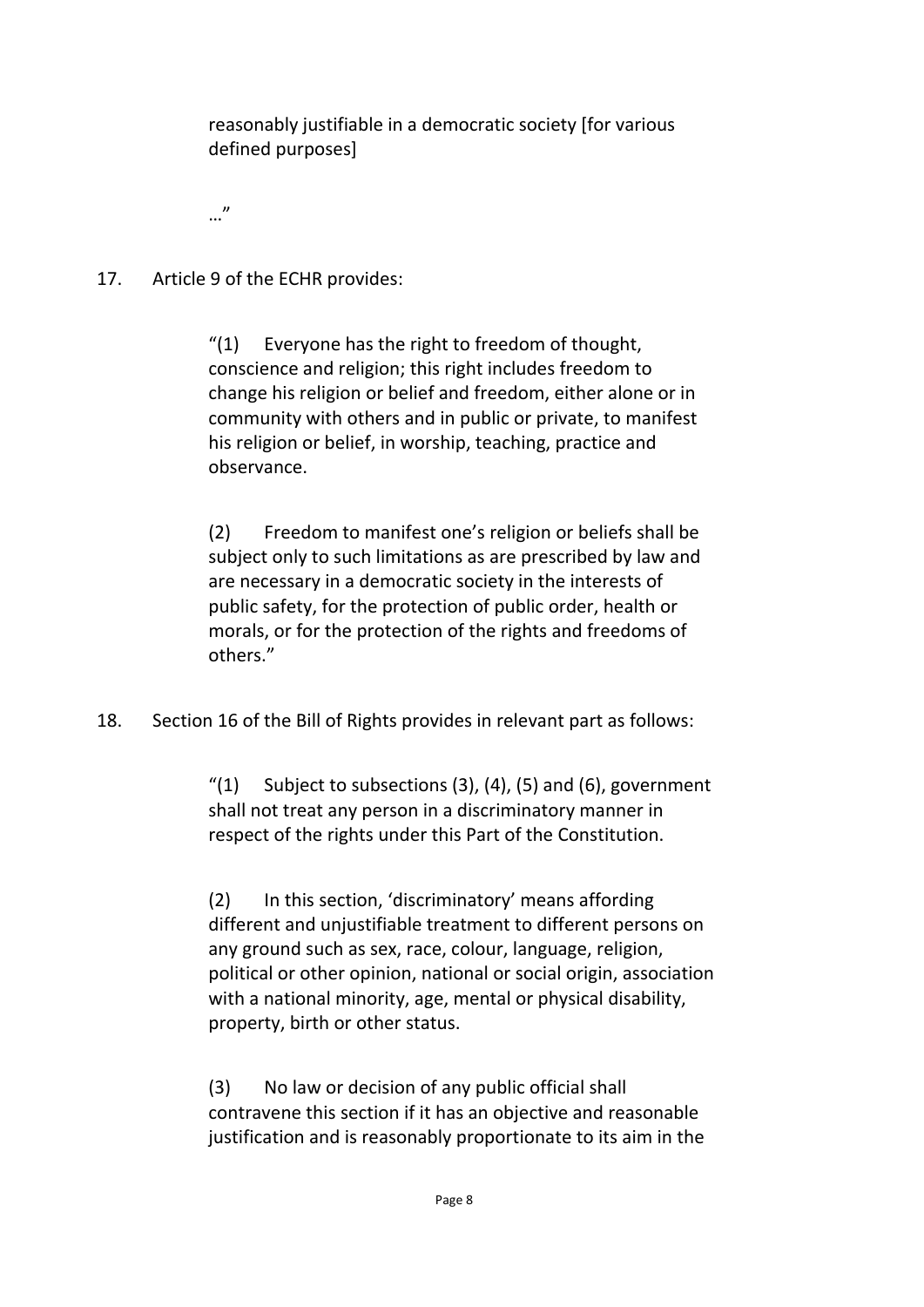interests of defence, public safety, public order, public morality or public health.

…

(7) Subsection (1) is without prejudice to any restriction on the rights and freedoms guaranteed by section 9, 10, 11, 12, 13 or 14 if that restriction would, in accordance with that section, be a restriction authorised for the purposes of that section on the ground that - (a) the provision by or under which it is imposed is reasonably required in the interests of a matter, or for the purpose, specified in that section; and (b) the provision and the restriction imposed under it are reasonably justifiable in a democratic society."

19. Article 14 of the ECHR provides:

"The enjoyment of the rights and freedoms set forth in this Convention shall be secured without discrimination on any ground such as sex, race, colour, language, religion, political or other opinion, national or social origin, association with a national minority, property, birth or other status."

#### *Factual background and the decisions of the Grand Court and Court of Appeal*

20. Ms Day is a Caymanian, born and brought up in the Cayman Islands. Ms Bush is a dual citizen of the United Kingdom and Honduras, whose family has deep roots in the Cayman Islands. She has lived and worked in the Cayman Islands for long periods.

21. In 2013 the appellants formed a relationship and began living together as a couple in the Cayman Islands. Due to the absence of legal recognition available there for same-sex couples and the precarious nature of Ms Bush's immigration status, between September 2014 and August 2018 they moved away and lived together in Ireland and then the United Kingdom.

22. In 2016 the appellants began acting as de facto guardians for a young girl, A, by agreement with her mother. In June 2018 their application to adopt A was granted by a court in England. In September 2017 the appellants became engaged to be married.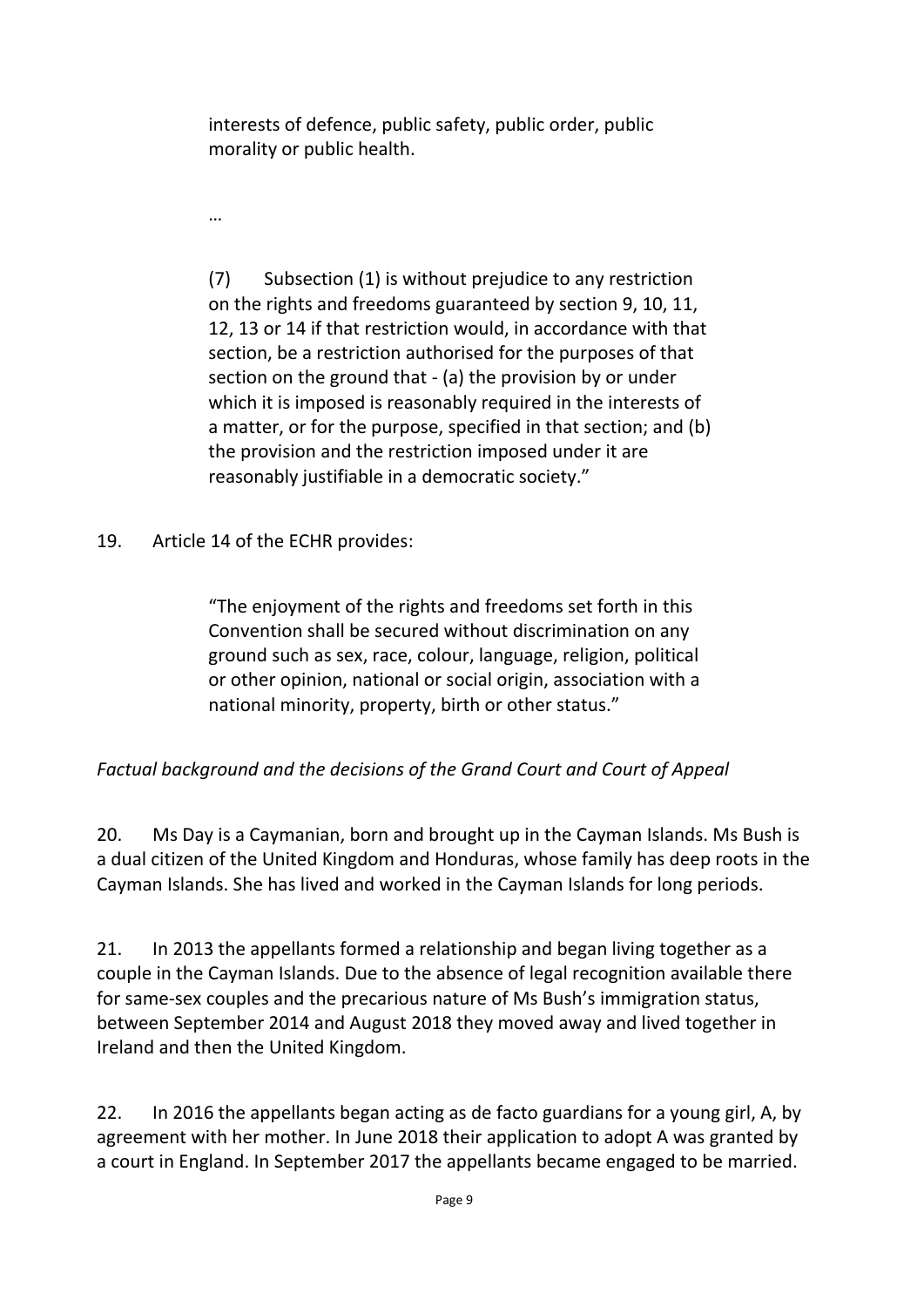In 2018 they returned to the Cayman Islands with a view to residing there to raise A within their community of family and friends.

23. On 12 April 2018 the appellants applied at the General Registry for a special licence to marry as required under section 22 of the Marriage Law (2010 Revision). On 13 April 2018 the Deputy Registrar, who is the first respondent to this appeal, refused to grant the licence, on the grounds that the definition of marriage in the Marriage Law did not allow for same-sex marriage. At this time, Caymanian law did not include provision for civil partnerships.

24. On 19 June 2018 the appellants commenced judicial review proceedings in the Grand Court against the Governor of the Cayman Islands, the Deputy Registrar and the Attorney General (representing the Government), who is the second respondent to this appeal, in which they sought declarations that the Marriage Law infringed their rights under sections 9, 10, 14 and 16 of the Bill of Rights and a declaration that the Marriage Law should be interpreted so as to be in conformity with their constitutional rights. Their primary claim was that they had a right under the Constitution to marry and have their marriage recognised in law; in the alternative, they sought a declaration that provision should be made for them to be able to enter into a civil partnership. On 28 September 2018 Ms Day and Ms Bush also filed a constitutional petition pursuant to section 26 of the Bill of Rights relying on the same grounds of challenge and seeking similar relief.

25. The two sets of proceedings were heard together by the Chief Justice in the Grand Court. On 29 March 2019 the Chief Justice handed down a judgment in which he held that the fact that section 14(1) of the Bill of Rights enshrines the right to marry for opposite-sex couples does not exclude a similar right existing for same-sex couples under section 9 of the Bill of Rights as an aspect of the right to family and private life and under section 10 of the Bill of Rights as an aspect of the right to freedom of conscience and freedom to manifest their belief in marriage by being allowed to enter into that institution. Further, the refusal to license the marriage of the appellants constituted unjustified discriminatory treatment contrary to their rights under section 16 of the Bill of Rights. The Chief Justice invoked section 5 of the 2009 Order to bring the Marriage Law into conformity with the rights in sections 9, 10 and 16 of the Bill of Rights by amending the definition of "marriage" in section 2 of the Marriage Law so that it means "the union between two people as one another's spouses", and hence includes same-sex marriage, and by making consequential amendments to the marriage declaration set out in section 27 of the Marriage Law. The Chief Justice also indicated that the appellants were entitled to apply for damages for violation of their constitutional rights.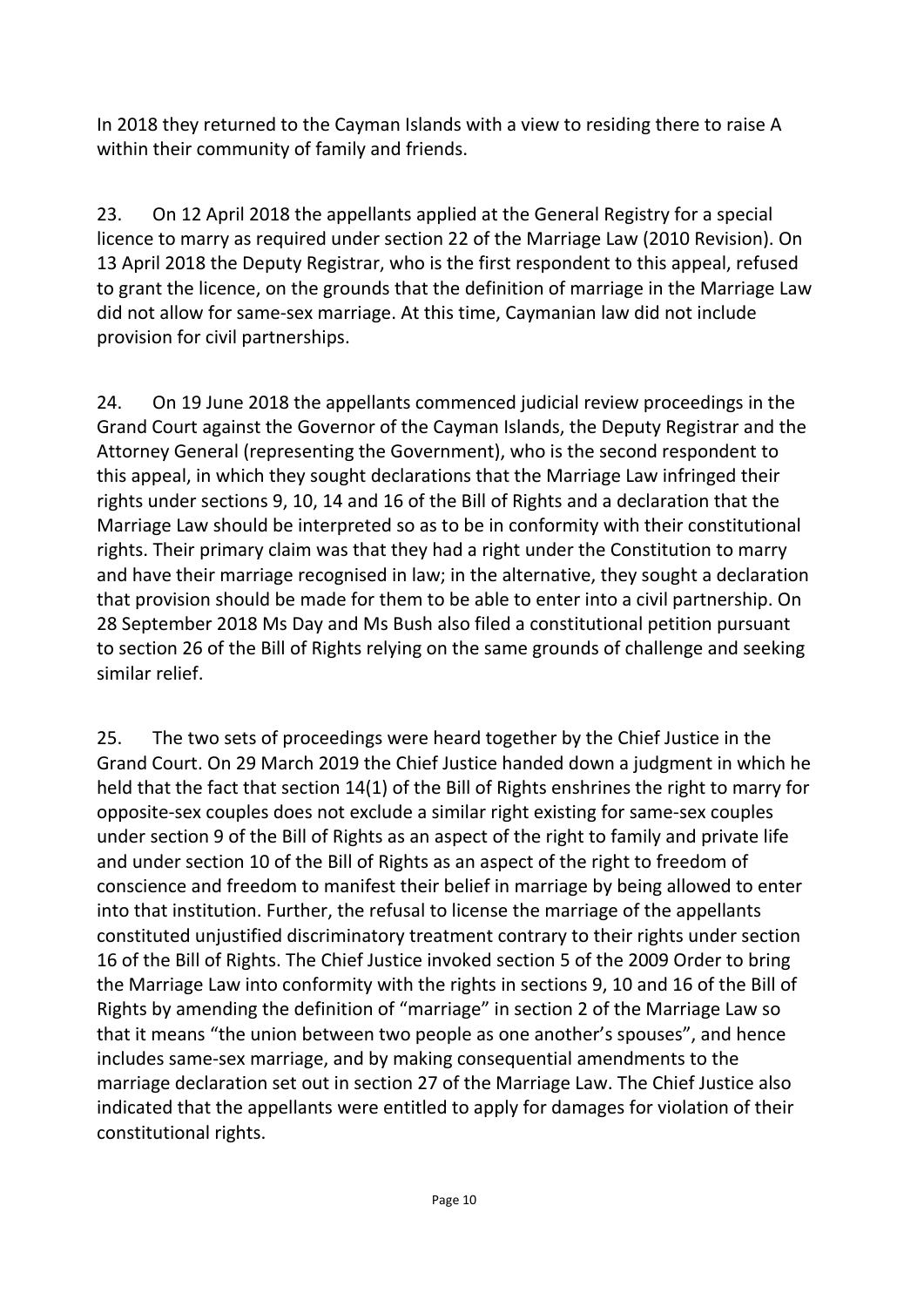26. The Deputy Registrar and the Government appealed to the Court of Appeal of the Cayman Islands. The appeal was allowed. The court held that in the scheme of the Bill of Rights section 14 is the provision which governs the right to marriage as a lex specialis, or provision specifically focused on that issue; it does not cover same-sex marriage; and the general rights in sections 9, 10 and 16 could not be interpreted to include a right for people of the same sex to marry for which the lex specialis in section 14 did not provide. The court rejected the submission of Mr Edward Fitzgerald QC for the appellants that section 14(1) should be read merely as confirming a right of marriage for opposite-sex couples, which did not preclude the possibility of deriving from sections 9, 10 and 16 an equivalent right for same-sex couples to marry. The court followed the judgments of the European Court of Human Rights ("ECtHR") in the leading cases of *Schalk and Kopf v Austria* (2011) 53 EHRR 20 ("*Schalk and Kopf*") and *Hämäläinen v Finland* (2014) 37 BHRC 55, Grand Chamber ("*Hämäläinen*"), which held that in the scheme of the ECHR article 12 is the lex specialis provision governing the right to marry, that it does not create a right for same-sex couples to marry, and that in consequence articles 8 and 14 of the ECHR (corresponding with sections 9 and 16 of the Bill of Rights, respectively) cannot be read as including such a right. This same reasoning applies in relation to section 10 of the Bill of Rights. Therefore, no question arose of amendment of the Marriage Law pursuant to section 5 of the 2009 Order. The Court of Appeal observed that their interpretation of the Bill of Rights did not prevent the Legislative Assembly from passing legislation to create a right for same-sex couples to marry, but there was nothing in the Bill of Rights which obliged it to do so.

27. As noted above, the Court of Appeal also held that, as was conceded by the Government, the failure of the Government and Legislative Assembly to provide for a regime of civil partnerships for same-sex partners, with functional equivalence to marriage, was in breach of the rights of the appellants under section 9 of the Bill of Rights (family and private life) and made a declaration accordingly. The Board notes that this matches the position under article 8 of the ECHR, as determined by the ECtHR in *Oliari v Italy* (2017) 65 EHRR 26. In view of the declaration made by the Court of Appeal, the Civil Partnership Law 2020 was passed. This law allows both opposite-sex and same-sex couples to enter into a civil partnership, and amends existing laws (other than the Marriage Law) so that civil partnership has equivalent effect to marriage. It is not necessary to say anything further about this.

#### *The appeal to the Board*

28. Ms Day and Ms Bush now appeal to the Board. The principal issue in the appeal is whether the Bill of Rights provides a right for the appellants to marry. If it does, a further issue arises as to whether the Chief Justice was right to amend the Marriage Law pursuant to section 5 of the 2009 Order.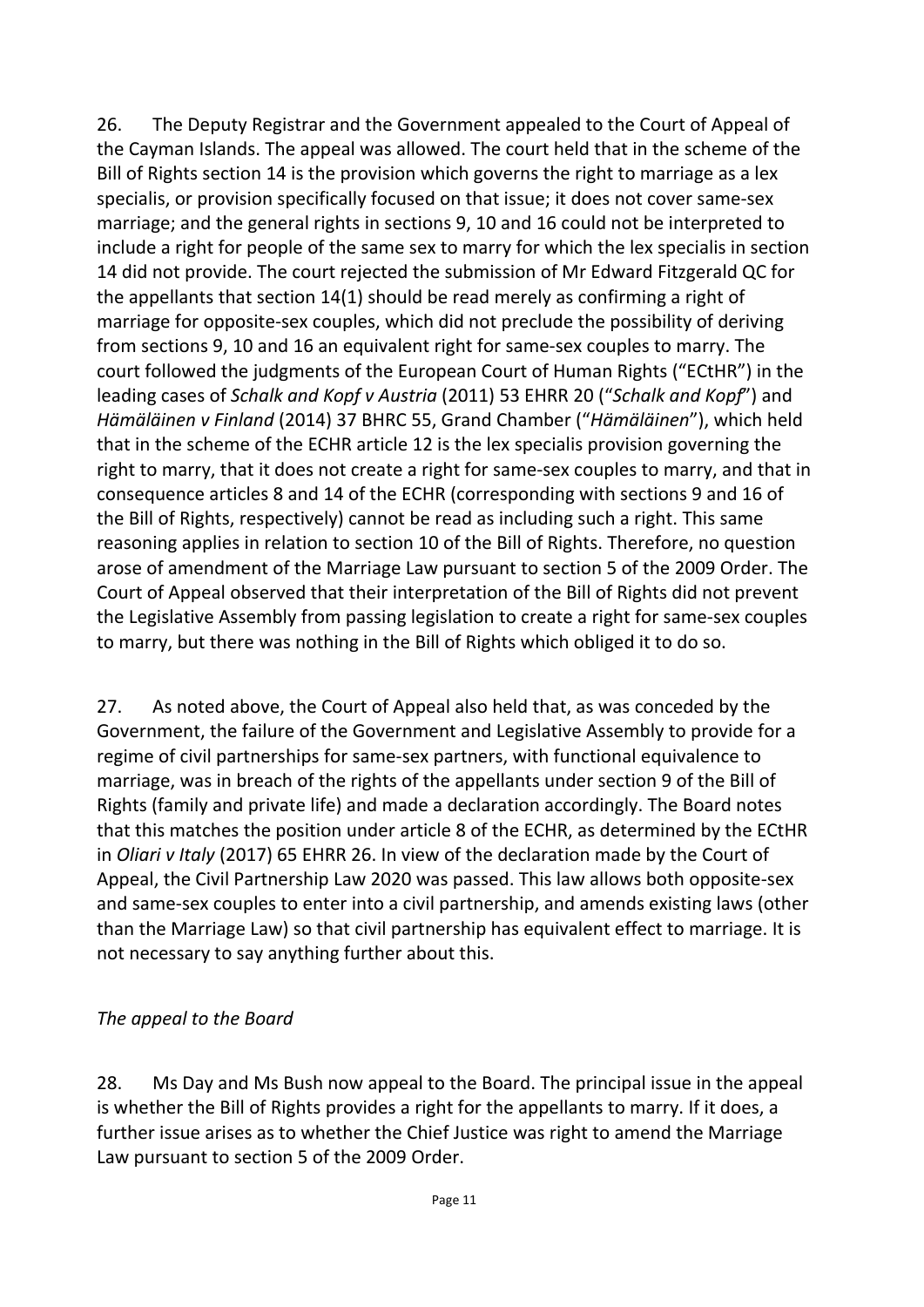29. Mr Fitzgerald, for the appellants, repeats the submissions made to the Court of Appeal and seeks to uphold the reasoning of the Chief Justice. Mr Fitzgerald accepts that section 14(1) of the Bill of Rights cannot be read to include a right to marry for same-sex couples, but submits that it does not prevent such a right from arising under other provisions of the Bill of Rights, namely sections 9, 10 and 16. The principal focus of his submissions was on sections 9 and 16. As with the British North America Act in relation to Canada, the Constitution is a "living tree capable of growth and expansion within its natural limits" and "subject to development through usage and convention": *Edwards v Attorney General for Canada* [1930] AC 124, 136. Accordingly, the interpretation of the rights it sets out is capable of changing in line with developing social standards. In accordance with established principle in relation to the interpretation of constitutional rights in the jurisprudence of the Board, the Bill of Rights should be given "a generous interpretation avoiding what has been called 'the austerity of tabulated legalism', suitable to give to individuals the full measure of the fundamental rights and freedoms referred to": *Minister of Home Affairs v Fisher* [1980] AC 319, 328. The right to respect for private and family life under section 9 includes the right to enter into same-sex relationships and have them recognised in law, as has been accepted in the jurisprudence of the ECtHR. There is no reason why this right should not extend to include a right to marry. Further, the right to freedom of conscience in section 10 includes the right to freedom of religious or conscientious belief and practice and to be free from restraint or coercion in the manifestation of such belief, and since the appellants have a conscientious belief in the institution of marriage and wish to marry their right under section 10 is engaged and there are no good grounds to justify interference with that right by the state refusing the right to marry for same-sex couples. In addition, by being denied the right to marry, the appellants are being treated in a discriminatory manner in respect of these rights of theirs without any justification, contrary to their right under section 16(1). In support of this submission, Mr Fitzgerald relies on section 16(7) and maintains that the limitation in section 14(1) of the right to marry to opposite-sex couples is a "restriction" on the right to marry in that provision which is not "reasonably justifiable in a democratic society" under section 16(7)(b); hence it cannot be relied upon as an answer to the claim of the appellants based on their right under section 16(1) to be protected against discriminatory treatment.

30. Ms Dinah Rose QC, for the Government, relies on the reasons given by the Court of Appeal. She submits that, in providing for a specific right to marry under certain conditions, section 14(1) is a lex specialis which has the effect that no right to enter into same-sex marriage can be found to exist in any of the other provisions of the Bill of Rights. The other provisions are general in their terms and cannot be taken to displace or circumvent the way in which the drafters of the Constitution have specified the express right to marry as incorporated in the Bill of Rights. The Bill of Rights must be interpreted as a coherent whole. This means that the principle of interpretation encapsulated in the Latin maxims "lex specialis derogat legi generali" (the specific law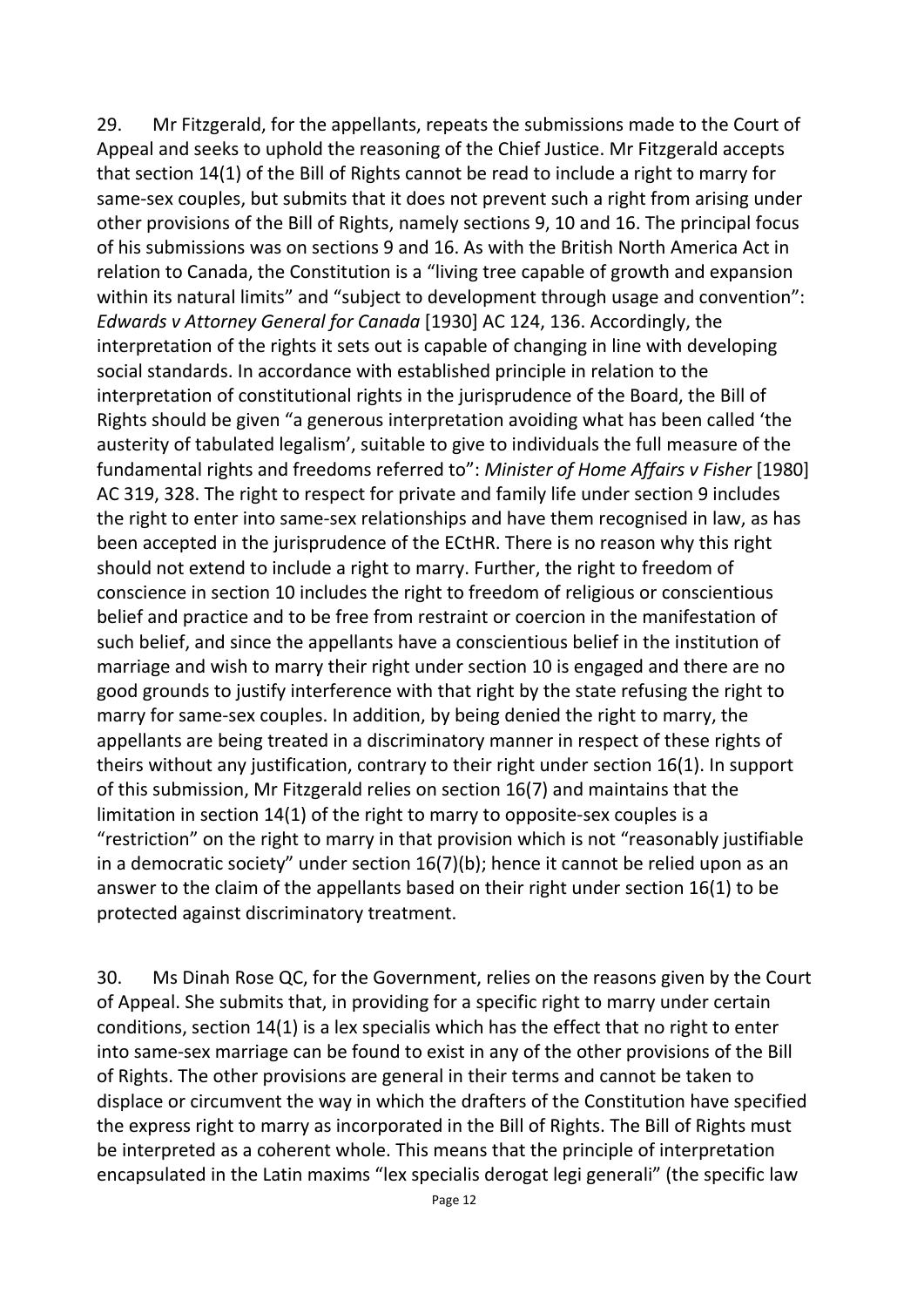prevails over the general) and "generalia specialibus non derogant" (general provisions should not undermine the intended effect of provisions specifically drafted to deal with the particular case), which is a principle of coherent interpretation of legal instruments of any character, is applicable. Section 14(1) is the specific provision in the Bill of Rights which deals with the right to marry; the right is defined in limited terms which do not cover same-sex couples; and that limitation cannot be circumvented by seeking to rely on other, general rights which do not address the topic of marriage directly. Mr Fitzgerald's attempt to rely on section 16(7) is misplaced: section 14(1) defines the right to marry, and the limits it specifies are limits to that right, not a "restriction authorised for the purpose of that section" within the meaning of section 16(7). Section 16(7) does not authorise a court to subject the scope of the right in section 14(1) to a test of justification. Ms Rose submitted that the interpretation of the Bill of Rights is clear without any need of recourse to the travaux préparatoires in the form of what had been said during the negotiation of the Constitution, but if necessary she relied on Mr Hendry's statement during the negotiations in support of her submissions. Also, should the issue arise, Ms Rose submitted that the Chief Justice had misapplied section 5 of the Constitution in amending the Marriage Law as he did.

31. The Board was referred to a range of international instruments and constitutions from around the world and a large number of authorities from various jurisdictions dealing with the topic of same-sex marriage. However, these were of limited assistance.

32. The Board's view is that the Court of Appeal was correct in its approach to the interpretation of the Bill of Rights and in the construction which it gave it. In the context of the Bill of Rights, section 14(1) is a lex specialis dealing with the right to marry. That right is confined to opposite-sex couples. Sections 9, 10 and 16 have to be interpreted in the light of that lex specialis, so none of them can be construed as including a right for a same-sex couple to marry.

#### *Constitutional interpretation and the lex specialis principle*

33. The issue for the Board is one of interpretation of the Bill of Rights which constitutes Part 1 of the Constitution of the Cayman Islands. The Bill of Rights is a specific legal instrument which falls to be interpreted in its particular context and as a coherent, internally consistent whole. The Court of Appeal referred to relevant authority and correctly directed itself regarding the principles of construction applicable in relation to the Constitution and the Bill of Rights.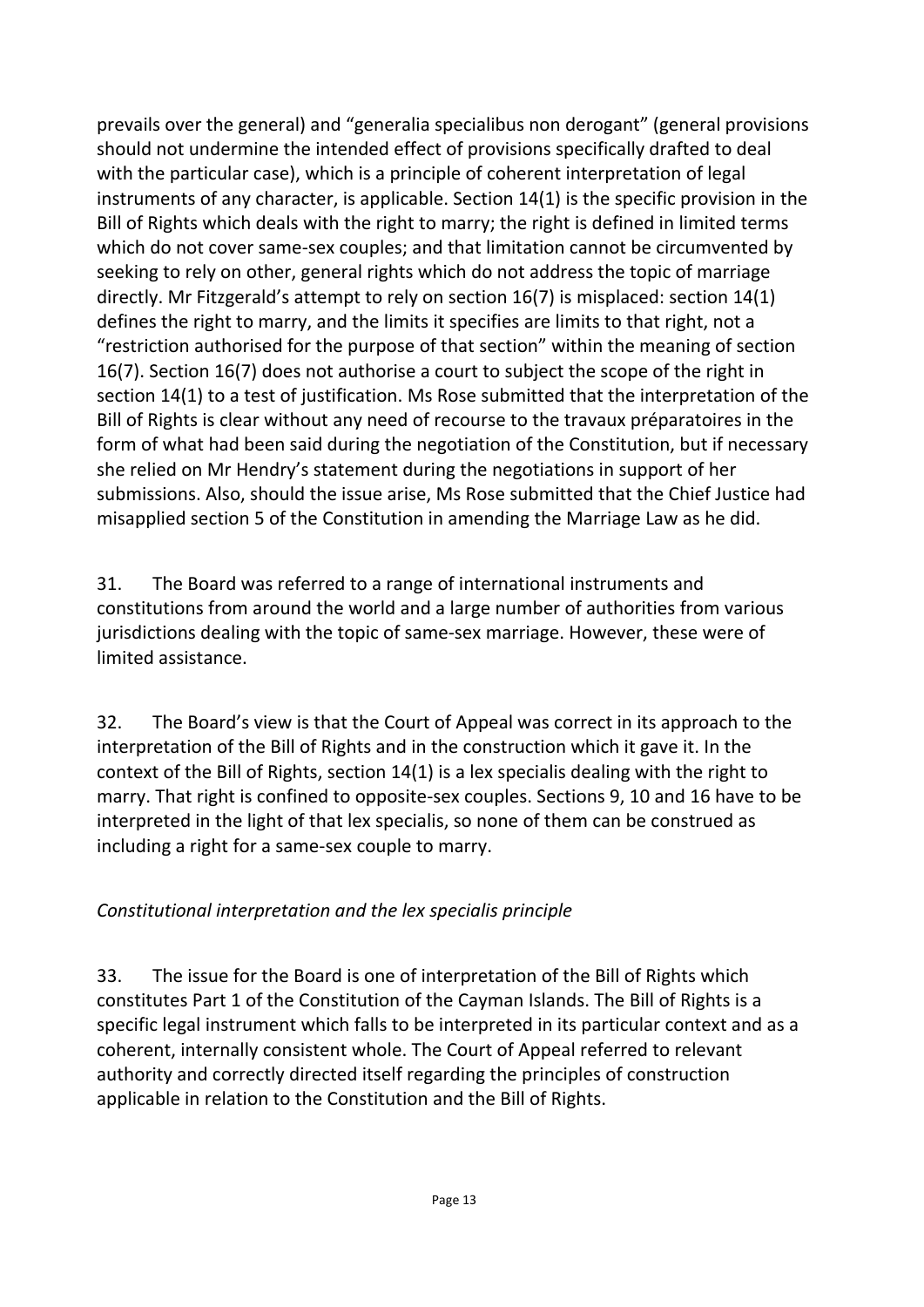34. In *Matadeen v Pointu* [1999] 1 AC 98 an issue arose regarding the interpretation of section 3 of the constitution of Mauritius. Lord Hoffmann, for the Board, addressed the subject of constitutional interpretation at p 108:

> "Their Lordships consider that this fundamental question [sc regarding the relationship between the courts and the legislature of Mauritius] is whether section 3, properly construed in the light of the principle of democracy stated in section 1 and all other material considerations, expresses a general justiciable principle of equality. It is perhaps worth emphasising that the question is one of construction of the language of the section. It has often been said, in passages in previous opinions of the Board too familiar to need citation, that constitutions are not construed like commercial documents. This is because every utterance must be construed in its proper context, taking into account the historical background and the purpose for which the utterance was made. The context and purpose of a commercial contract is very different from that of a constitution. The background of a constitution is an attempt, at a particular moment in history, to lay down an enduring scheme of government in accordance with certain moral and political values. Interpretation must take these purposes into account. Furthermore, the concepts used in a constitution are often very different from those used in commercial documents. They may expressly state moral and political principles to which the judges are required to give effect in accordance with their own conscientiously held views of what such principles entail. It is however a mistake to suppose that these considerations release judges from the task of interpreting the statutory language and enable them to give free rein to whatever they consider should have been the moral and political views of the framers of the constitution. What the interpretation of commercial documents and constitutions have in common is that in each case the court is concerned with the meaning of the language which has been used. As Kentridge AJ said in giving the judgment of the South African Constitutional Court in *State v Zuma*, 1995 (4) BCLR 401, 412: 'If the language used by the lawgiver is ignored in favour of a general resort to "values" the result is not interpretation but divination.'"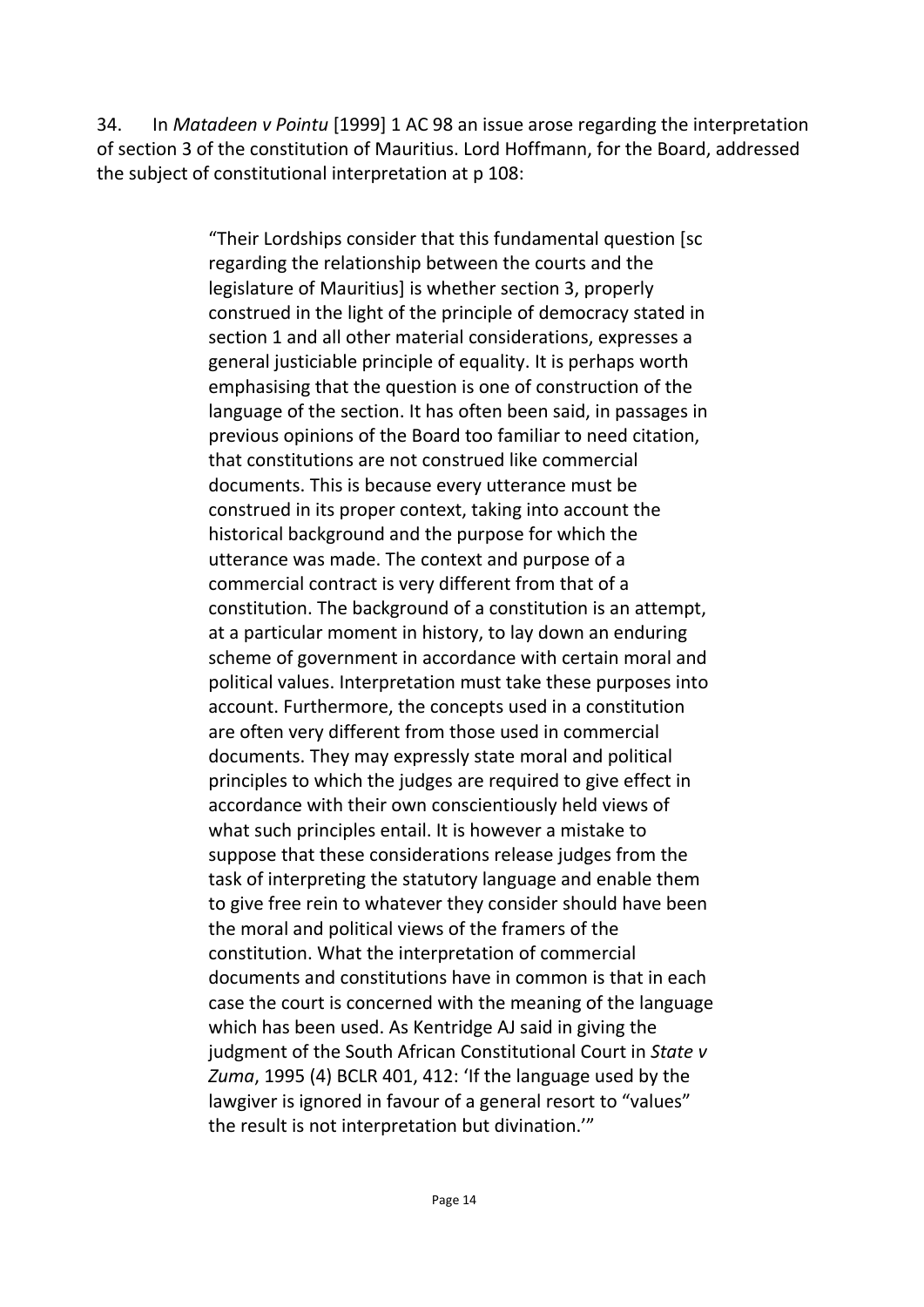Lord Hoffmann added (p 114):

"Since 1973 Mauritius has been a signatory to the International Covenant on Civil and Political Rights. It is a well recognised canon of construction that domestic legislation, including the Constitution, should if possible be construed so as to conform to such international instruments. Again, their Lordships accept that such international conventions are a proper part of the background against which section 3 must be construed …"

In the present case, the ECHR is a treaty which is applicable in relation to the Cayman Islands and which forms part of the background against which the Constitution was promulgated. However, as noted by the Court of Appeal and as appears below, the ECHR does not include a right for same-sex couples to marry, so the latter principle identified by Lord Hoffmann does not assist the appellants in this case.

35. In *Reyes v The Queen* [2002] UKPC 11; [2002] 2 AC 235, concerning the constitution of Belize, in another important statement, Lord Bingham of Cornhill said this at para 26:

> "When (as here) an enacted law is said to be incompatible with a right protected by a Constitution, the court's duty remains one of interpretation. If there is an issue (as here there is not) about the meaning of the enacted law, the court must first resolve that issue. Having done so it must interpret the Constitution to decide whether the enacted law is incompatible or not. Decided cases around the world have given valuable guidance on the proper approach of the courts to the task of constitutional interpretation: see, among many other cases, *Weems v United States* (1910) 217 US 349, 373, *Trop v Dulles* (1958) 356 US 86, 100-101, *Minister of Home Affairs v Fisher* [1980] AC 319, 328, *Union of Campement Site Owners and Lessees v Government of Mauritius* [1984] MR 100, 107, *Attorney General of The Gambia v Momodou Jobe* [1984] AC 689, 700-701, *R v Big M Drug Mart Ltd* [1985] 1 SCR 295, 331, *S v Zuma* 1995 (2) SA 642, *S v Makwanyane* 1995 (3) SA 391 and *Matadeen v Pointu* [1999] 1 AC 98, 108. It is unnecessary to cite these authorities at length because the principles are clear. As in the case of any other instrument, the court must begin its task of constitutional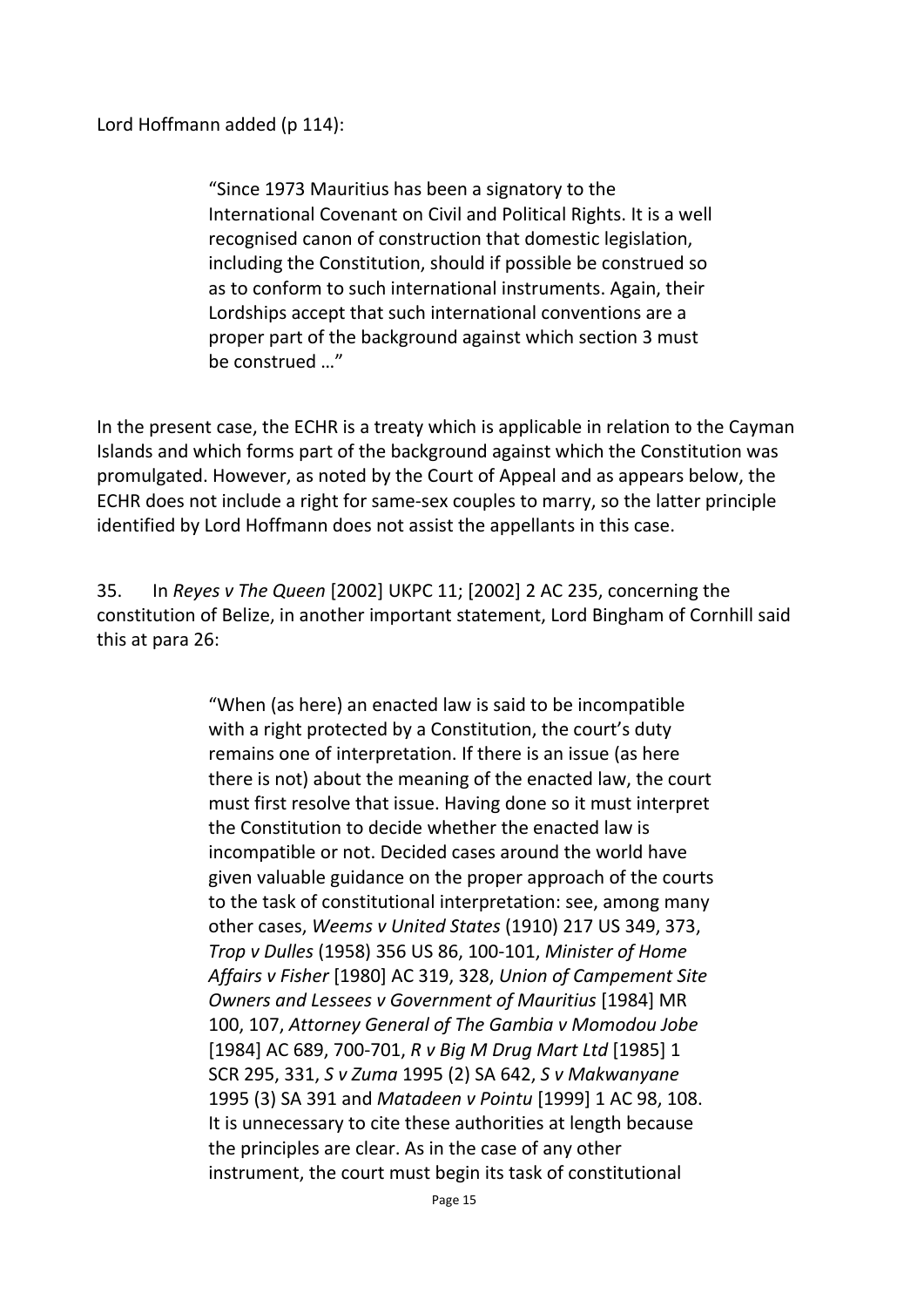interpretation by carefully considering the language used in the Constitution. But it does not treat the language of the Constitution as if it were found in a will or a deed or a charterparty. A generous and purposive interpretation is to be given to constitutional provisions protecting human rights. The court has no licence to read its own predilections and moral values into the Constitution, but it is required to consider the substance of the fundamental right at issue and ensure contemporary protection of that right in the light of evolving standards of decency that mark the progress of a maturing society: see *Trop v Dulles* 356 US 86, 101. …"

36. In relation to the interpretation of the Constitution of the Cayman Islands, the Board agrees with the approach stated by the Chief Justice in *Hewitt v Rivers* [2013] (2) CILR 262, para 37, as cited by the Court of Appeal:

> "In summary, I consider that my approach to the interpretation of the Constitutional provisions at issue on this petition must seek to give effect to the real meaning of the provisions and, where that meaning is not plain, to apply a purposive interpretation. In that sense, the context will be most important as it also reflects the aspirations of the Caymanian society which the Constitution embodies."

37. The "living tree" principle in the *Edwards* case and the principles in the *Fisher* case are important, but they are applicable in the context of the interpretation of constitutional instruments and are not freestanding. They are only capable of extending meaning in line with changing practices and understandings so far as the language used in the relevant constitutional provisions can reasonably be said to bear a particular meaning.

38. The Board regards it as trite law that the Constitution should be read as a coherent whole: see, eg, *Cooper v Director of Personnel Administration* [2006] UKPC 37; [2007] 1 WLR 101, para 21; *Meerabux v Attorney General of Belize* [2005] UKPC 12; [2005] 2 AC 513, para 33. As Ms Rose submits, the approach to interpretation of an instrument which includes a provision which constitutes a lex specialis in relation to a particular subject matter is not a technical rule of treaty interpretation, as suggested by Mr Fitzgerald. Rather, like the maxim generalia specialibus non derogant, it is a consequence of the principle that an instrument should be interpreted as a coherent whole and "represents simple common sense and ordinary usage": see *Effort Shipping Co Ltd v Linden Management SA (The Giannis NK)* [1998] AC 605, 627 per Lord Cooke of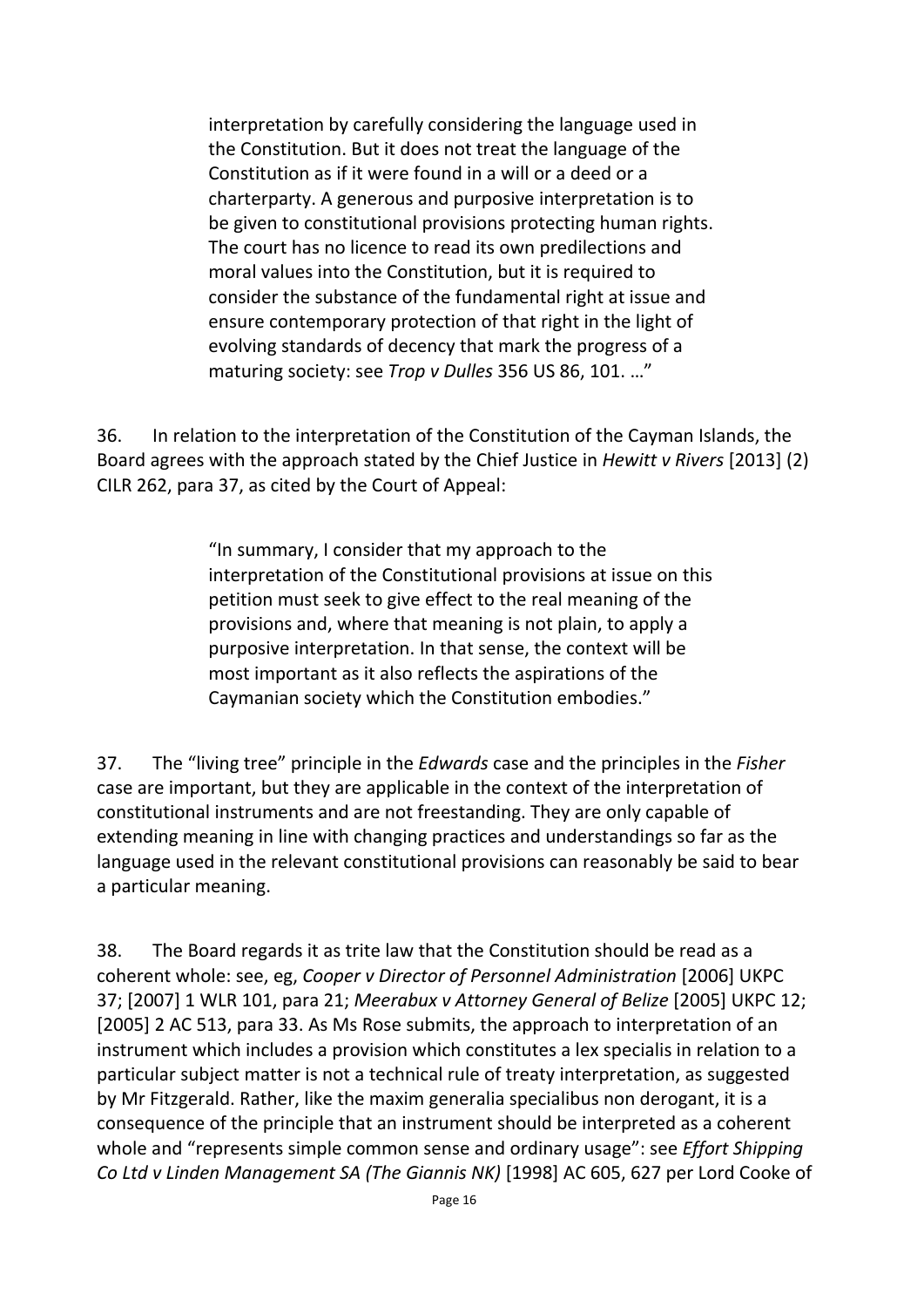Thorndon; also see *Minister of Energy and Energy Affairs v Maharaj* [2020] UKPC 13, para 56.

39. The right to marry in section 14(1) of the Bill of Rights has been drafted in highly specific terms to make it clear that it is a right "freely to marry a person of the opposite sex …". Comparing section 14(1) with article 12 of the ECHR, which was the model for it, it is obvious that this language has been used to emphasise the limited ambit of the right and to ensure that it could not be read as capable of covering same-sex marriage. The reference to "traditional Christian values" in the preamble to the Constitution and the reference to "the distinct history, culture [and] Christian values" in section 1(2)(a) of the Bill of Rights reinforce the point by referring to the cultural and religious values which led to this emphasis being given to opposite-sex marriage in section 14(1).

40. In the Board's judgment, it is clear that within the scheme of the Bill of Rights section 14(1) constitutes a lex specialis in relation to the right to marry. Therefore, the interpretation of the other general provisions in sections 9, 10 and 16, which do not stipulate for a right to marry, must take account of this and cannot be developed to circumvent the express limits on the right to marry in section 14(1). They cannot establish indirectly by implication a right to marry which is not directly set out in the relevant express provision in the Bill of Rights. Interpreting them in that way, as Mr Fitzgerald urges us to do, would have the effect of making the right in section 14(1) redundant, which would clearly be contrary to the intention of the drafters of the Bill of Rights.

41. Mr Fitzgerald's reliance on the "living tree" principle in the *Edwards* case is misplaced. In the Board's view, the drafting of section 14(1), in focusing the right to marry on opposite-sex couples, is so precise and specific that it is difficult to conceive of any development in the understanding in society of the concepts employed in the provision which could allow it to be interpreted as including a right for same-sex couples to marry. Mr Fitzgerald pointed out that the ECtHR in *Schalk and Kopf* (paras 54-63) recognised that the wording of article 12 might potentially lend itself to being interpreted so as not to exclude the marriage between two men or two women and that it was possible that social changes might lead to such an interpretation being adopted in future, but he accepted that the language of section 14(1) was more specific and that it ruled out that possibility. He sought to make this into a building block for his submissions, by arguing that this feature of section 14(1) meant that the other rights in sections 9, 10 and 16 should be interpreted more broadly so as to found a right to marry which could never be recognised under the precise drafting of section 14(1). The Board cannot accept this argument. For the reasons given above, sections 9, 10 and 16 cannot be given a different and more extensive interpretation pursuant to the "living tree" principle to include a right to same-sex marriage, since that would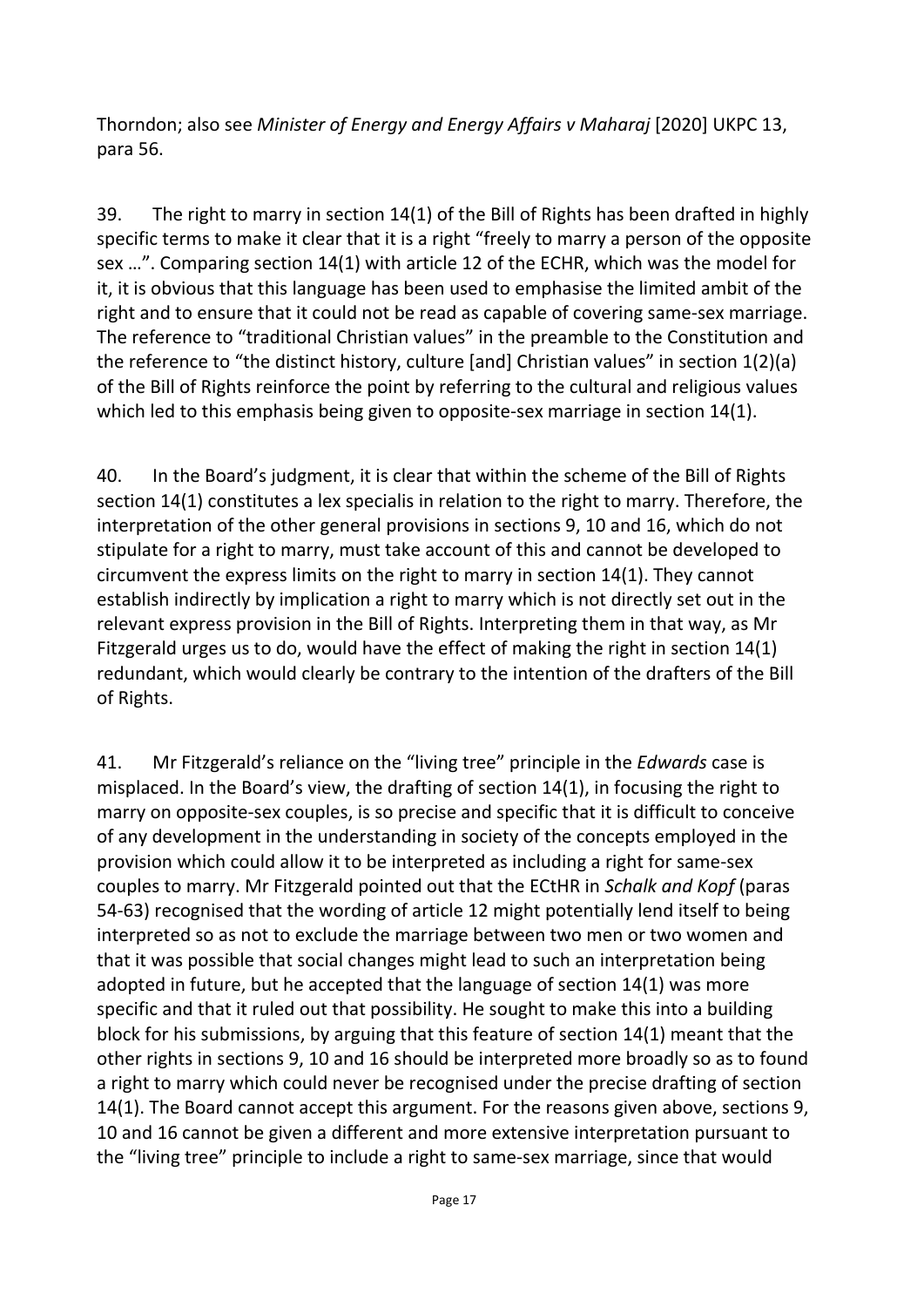circumvent the intended effect of section 14(1) and thereby undermine the coherence of the Bill of Rights. Contrary to Mr Fitzgerald's contention, the highly specific terms in which section 14(1) is drafted reinforce the inference that it was intended to operate as a lex specialis which should not be by-passed by unduly generous interpretation of other, general provisions in the Bill of Rights.

42. Mr Fitzgerald points out that section 14(1) refers to the right to found a family and that the right to respect for private and family life is also covered by section 9(1). He submits that this indicates that section 14(1) was not intended to operate as a lex specialis so as to exclude the potential collateral effect of section 9 or the other provisions relied on by the appellants (sections 10 and 16) in relation to the subject matter falling within section 14(1).

43. The Board does not agree. Section 14(1) creates a right to marry for oppositesex couples and, consequent on the exercise of that right, a right to found a family within marriage as so defined. This is separate from the distinct right in section 9(1), which would support the founding of a family outside marriage as so defined and protects family life generally, in all its manifestations. As explained above, and as the Court of Appeal held, section 14(1) is clearly a lex specialis so far as the right to marry is concerned.

44. The Board considers that the reasons given above, focusing on the interpretation of the Constitution and the Bill of Rights as a self-contained legal instrument drafted in terms specifically chosen as appropriate for the Cayman Islands, are sufficient to determine the case in the Government's favour and to dismiss the appeal. However, the Board also finds support for its interpretation of the Constitution and the Bill of Rights in the case law of the ECtHR regarding the interpretation of the ECHR.

### *The jurisprudence of the European Court of Human Rights*

45. *Schalk and Kopf* concerned a same-sex couple living in Austria, who complained that the Austrian Civil Code only recognised and made provision for marriage between "persons of the opposite sex". On their application to the ECtHR they submitted, first, that article 12 of the ECHR imposed an obligation on the state to grant them access to the institution of marriage; secondly, in the alternative, that article 14 in conjunction with article 8 imposed such an obligation; and thirdly, if they were unsuccessful in their first two submissions, that article 14 read with article 8 imposed an obligation on the state to provide an alternative form of legal recognition for same-sex relationships. By the time the ECtHR gave judgment, the third point had been covered by the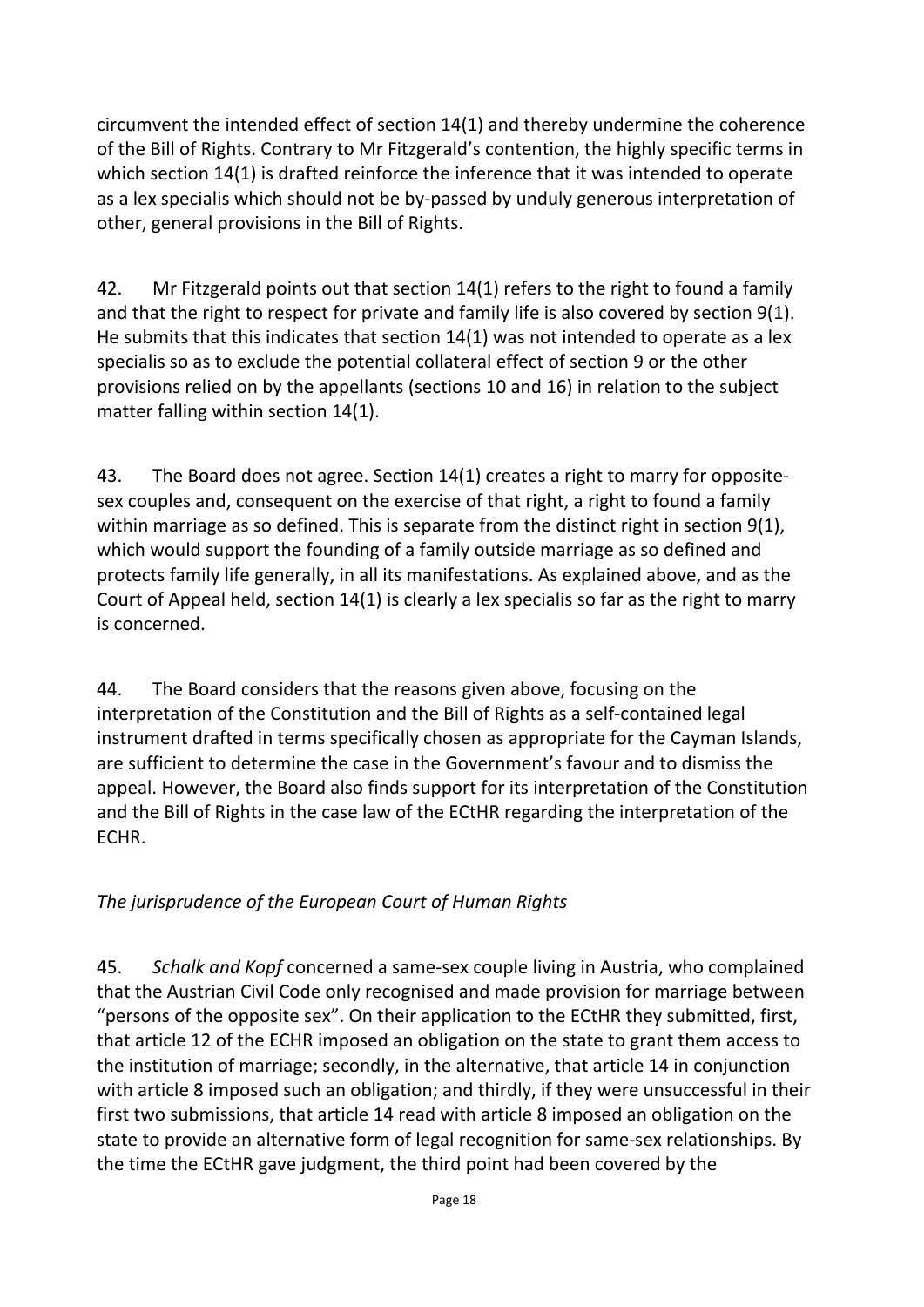introduction of legislation in Austria to allow for such recognition (the Registered Partnership Act 2010).

46. In its judgment, the ECtHR referred to its previous case law in which article 12 had been held to enshrine the traditional concept of marriage as being between a man and a woman. The ECtHR held that it did not impose an obligation on the state to grant a same-sex couple access to marriage (paras 54-64). The ECtHR then considered the submission that such an obligation arose by virtue of article 14 read with article 8. It held that the complaint related to the private life and family life of the applicants so that article 14 was applicable (paras 92-95). The applicants' argument (para 100) was that "they were discriminated against as a same-sex couple, firstly, in that they did not have access to marriage and, secondly, in that no alternative means of legal recognition were available to them until the entry into force of the Registered Partnership Act". It is the first limb of this argument which is relevant for present purposes. The ECtHR dismissed this complaint for these reasons (para 101, omitting footnote):

> "Insofar as the applicants appear to contend that, if not included in article 12, the right to marry might be derived from article 14 taken in conjunction with article 8, the court is unable to share their view. It reiterates that the Convention is to be read as a whole and its articles should therefore be construed in harmony with one another. Having regard to the conclusion reached above, namely that article 12 does not impose an obligation on contracting states to grant same-sex couples access to marriage, article 14 taken in conjunction with article 8, a provision of more general purpose and scope, cannot be interpreted as imposing such an obligation either."

In other words, in the scheme of the ECHR, article 12 was the lex specialis dealing with the right to marry and the more general provisions in article 8 and article 14 had to be read and given effect in the light of that.

47. In *Hämäläinen* a man who was married to a woman underwent a gender change and, relying on articles 8, 12 and 14 of the ECHR, complained that national law did not include provision for continued recognition of their marriage as a same-sex couple, so that full recognition of her new gender was made conditional on the transformation of her marriage into a registered partnership. A chamber of the ECtHR dismissed her complaint, reiterating "that, according to the court's case law, article 12 of the convention did not impose an obligation on contracting states to grant same-sex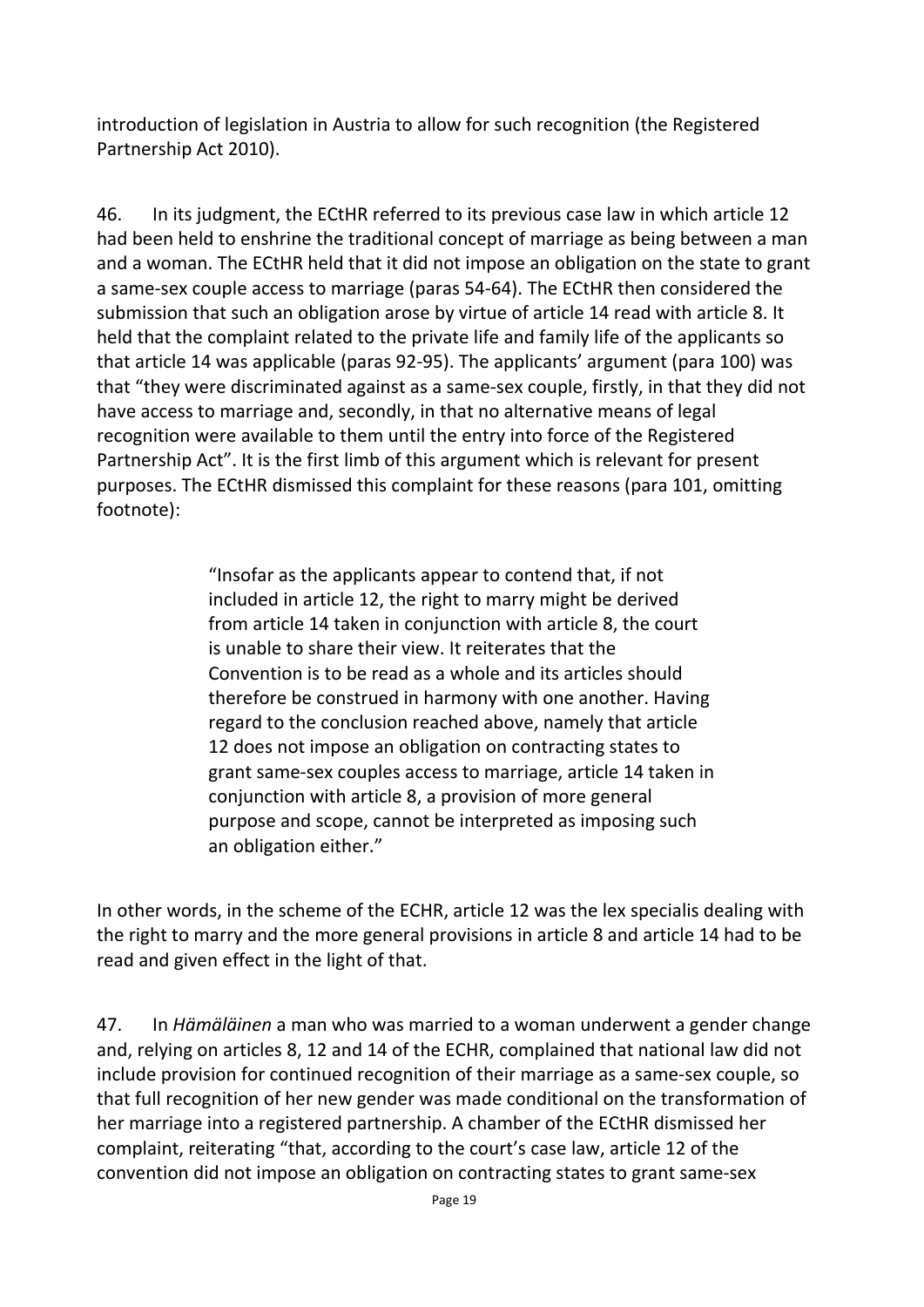couples access to marriage. Nor could article 8, a provision of more general purpose and scope, be interpreted as imposing such an obligation" (as summarised at para 38 of the judgment of the Grand Chamber). The applicant appealed to the Grand Chamber. At para 96 the Grand Chamber stated:

> "The court reiterates that article 12 of the convention is a lex specialis for the right to marry. It secures the fundamental right of a man and woman to many and to found a family. Article 12 expressly provides for regulation of marriage by national law. It enshrines the traditional concept of marriage as being between a man and a woman (see *Rees v United Kingdom* [1986] ECHR 9532/81 at para 49). While it is true that some contracting states have extended marriage to same-sex partners, article 12 cannot be construed as imposing an obligation on the contracting states to grant access to marriage to same-sex couples (see [*Schalk and Kopf*] at para 63)."

In relation to the applicant's complaint based on article 8, at para 70 the Grand Chamber noted that the practical effect of the applicant's argument that national law should allow her to preserve her existing marriage would be that two persons of the same sex could be married to each other. At para 71 the Grand Chamber said, "[t]he court reiterates its case law according to which article 8 of the convention cannot be interpreted as imposing an obligation on contracting states to grant same-sex couples access to marriage (see [*Schalk and Kopf*] at para 101)". The Grand Chamber also gave other reasons (paras 71-89) why there was no violation of article 8 in the particular circumstances of the case, having regard to the availability of a legally recognised civil partnership and an absence of consensus among states as to how to accommodate gender changes within existing marriages; but it expressed no disagreement with the view of the chamber in its judgment, summarised at para 38. It was not necessary for the Grand Chamber to explore the impact of article 12 being the lex specialis for the right to marry in the scheme of the ECHR upon article 14 because that provision was found not to be infringed for other reasons.

48. In a judgment of 2015, *Oliari v Italy* (2017) 65 EHRR 26, the ECtHR found Italy to be in breach of article 8 by reason of its failure to provide any form of legal recognition for same-sex couples, such as by way of a civil partnership regime. In the same judgment, the court rejected as manifestly ill-founded complaints that Italy was in breach of article 12 or in breach of article 14 in conjunction with article 12 by reason of the absence of recognition for same-sex marriage in its law. The court referred to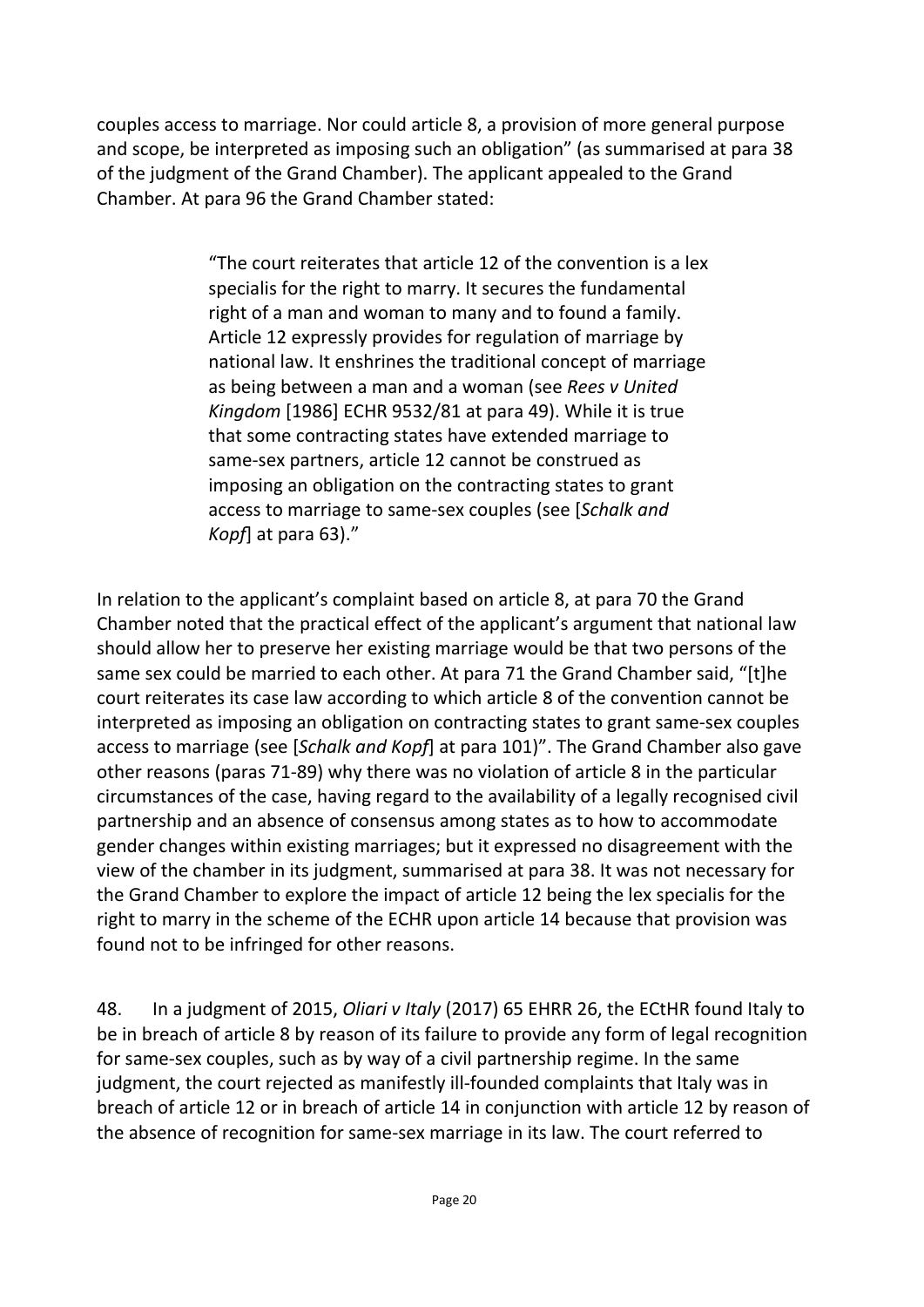*Schalk and Kopf* and *Hämäläinen* and at para 192 it reiterated that article 12 does not impose an obligation to grant same-sex couples access to marriage. At para 193 it said:

> "Similarly, in *Schalk*, the Court held that article 14 taken in conjunction with article 8, a provision of more general purpose and scope, cannot be interpreted as imposing such an obligation either. The Court considers that the same can be said of article 14 in conjunction with article 12."

49. In *Orlandi v Italy*, Application Nos 26431/12, 26742/12, 44057/12 and 60088/12, ECtHR, judgment of 14 December 2017, the applicants complained of a violation of their rights arising from the absence of the possibility of registering a same-sex marriage contracted under the law of a foreign jurisdiction. The ECtHR referred to its judgment in *Oliari v Italy* and noted that Italy had introduced a civil partnership regime in 2016. The ECtHR held that the applicant's rights under article 8 had been breached on the same basis as in the *Oliari* case in the period until the introduction of the civil partnership regime, while at the same time reiterating (para 192) that contracting states "are still free, under article 12 of the convention as well as under article 14 taken in conjunction with article 8, to restrict access to marriage to different-sex couples [citing *Schalk and Kopf* and *Chapin and Charpentier v France*, Application No 40183/07, ECtHR, judgment of 9 June 2016, para 39]. The same holds for article 14 taken in conjunction with article 12 [citing *Oliari v Italy*, para 193]."

50. In light of the similarity between the scheme of the Bill of Rights and the scheme of the ECHR, the reasoning of the ECtHR in *Schalk and Kopf*, *Hämäläinen*, *Oliari v Italy* and *Orlandi v Italy* supports the Board's interpretation of the Bill of Rights in the present case.

#### *Other jurisprudence*

51. Mr Fitzgerald sought to rely on the judgment of the Northern Ireland Court of Appeal in *In re Close's Application for Judicial Review* [2020] NICA 20. The claimants in that case were same-sex couples who had entered into civil partnerships. They wished to enter into a civil marriage, but the relevant law in Northern Ireland did not provide for same-sex marriage. They complained that this constituted unlawful discrimination against them on the basis of their sexual orientation contrary to article 14 of the ECHR as given effect in domestic law by the UK Human Rights Act 1998. Their claim was dismissed at first instance. The Court of Appeal allowed their appeal, holding (para 58) that when judgment was given at first instance in August 2017 the absence of samesex marriage in Northern Ireland discriminated unlawfully against same-sex couples, in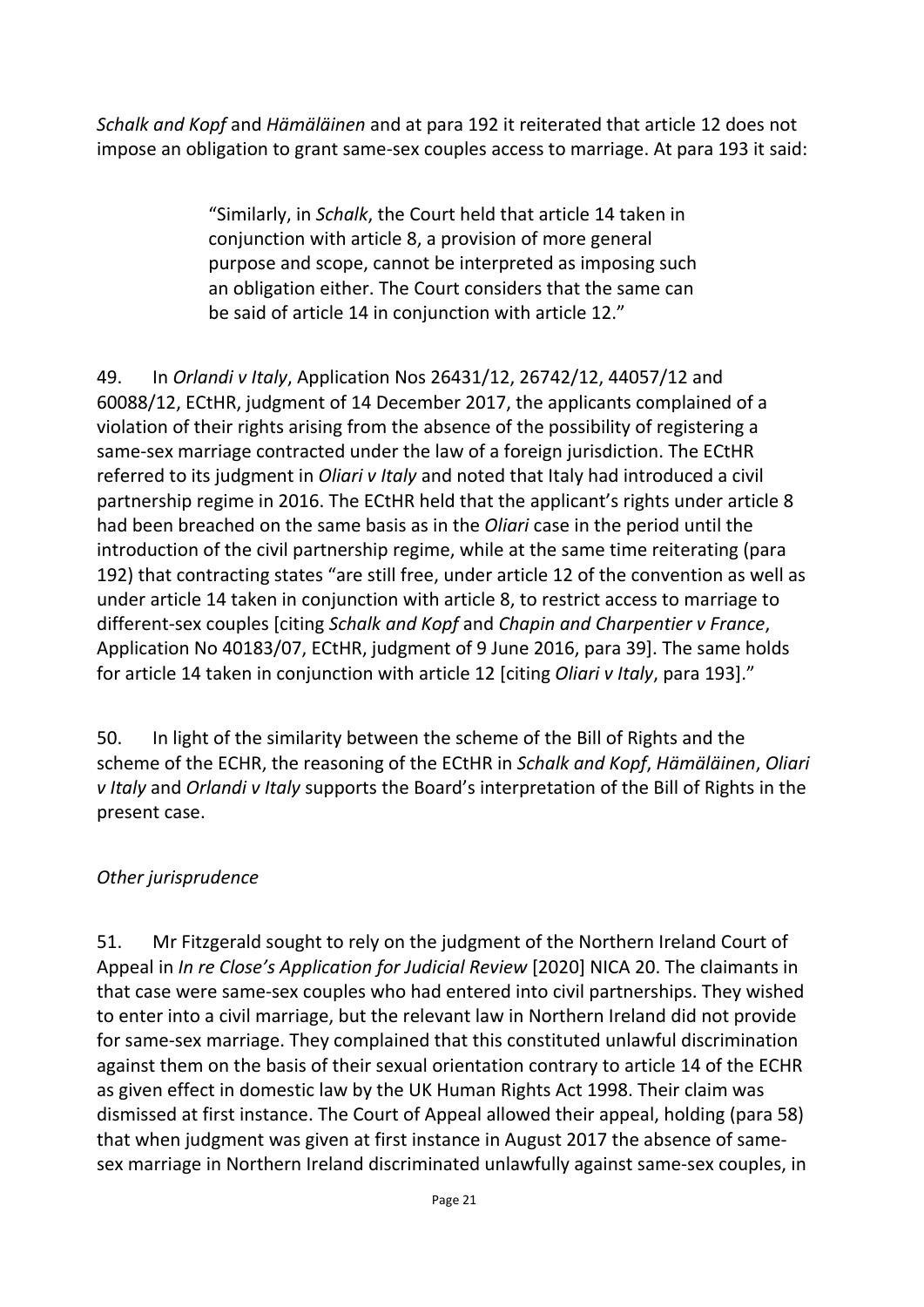that "a fair balance between tradition and personal rights had not been struck and that therefore the discrimination was not justified."

52. However, with respect to the Northern Ireland Court of Appeal, the Board does not find its reasoning persuasive. At paras 27-33 of its judgment it referred to *Schalk and Kopf* and noted (para 32) the effect of para 101 of the ECtHR's judgment in that case. At paras 34-36 the Court of Appeal referred to *Hämäläinen*, but did not include in its account of that case any reference to paras 71 and 96 of the Grand Chamber's judgment, as set out above. Unfortunately, at para 41 of its judgment the Court of Appeal summarised the effect of the Strasbourg jurisprudence inaccurately. It correctly noted that this jurisprudence showed that article 12 does not establish a right to samesex marriage and also said, correctly, that "[a]rticle 8 cannot supply what article 12, the lex specialis, does not supply and cannot, therefore, provide a means of establishing a right to same sex marriage"; however, it lost sight of the fact that according to the ECtHR this same point applied in relation to article 14 read with article 8 and instead indicated that the question of violation of article 14 depended on the issue of justification and whether the law under challenge lay outside the margin of appreciation allowed to a state in the application of that provision. The remainder of the court's judgment dealt with that issue, arriving at the conclusion that the law was not justified. On a proper understanding of the Strasbourg case law, however, the effect of article 12 being the lex specialis in relation to marriage meant that no such question of justification arose under article 14. In the event, the court did not grant any relief, because by the time it gave judgment domestic legislation had been introduced to allow same-sex couples to marry. It may be for that reason that there was no appeal to the Supreme Court.

53. Mr Fitzgerald also relied on the decision of this court in *R (Steinfeld) v Secretary of State for International Development* [2018] UKSC 32; [2020] AC 1. In that case, the claimants were an opposite-sex couple who wished to be able to enter a civil partnership rather than marry, at a time when civil partnership was only available for same-sex couples. This court held that the omission to make civil partnership available to them was incompatible with their rights under article 14 of the ECHR taken in conjunction with article 8. The authority does not assist Mr Fitzgerald. It is not concerned with the right to marry and the interaction of articles 8, 12 and 14 of the ECHR. Article 14 was engaged because the civil partnership regime was agreed to fall within the ambit of article 8, as the Strasbourg case law indicated that it did. That is not true of the right to marry, and as Lord Kerr of Tonaghmore pointed out (para 34) if article 8 had not been engaged "no need for justification would have arisen" under article 14.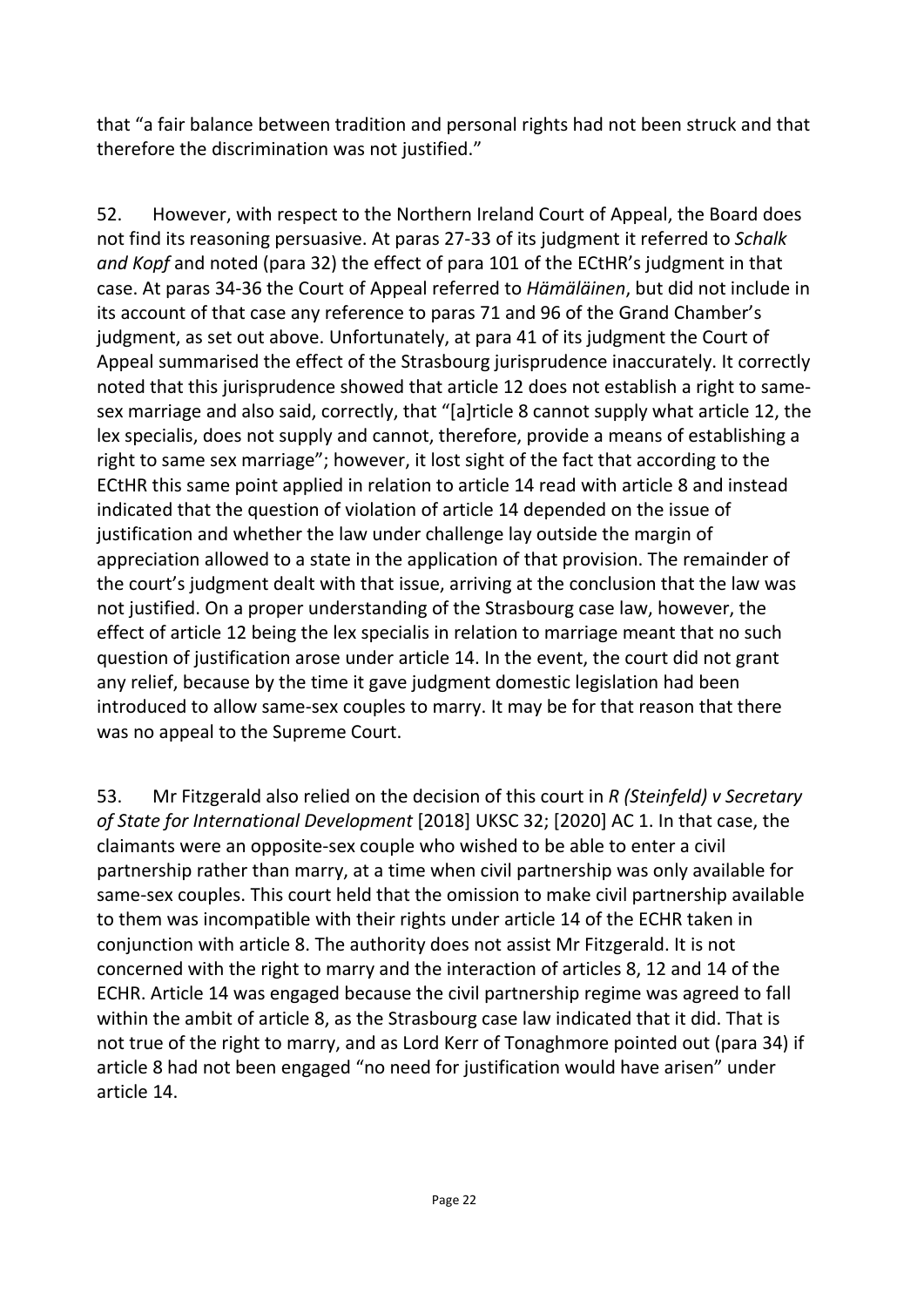54. The Board considers that the approach of the United Nations Human Rights Committee under the First Optional Protocol to the International Covenant on Civil and Political Rights ("the ICCPR") in its views of 1999 in *Joslin v New Zealand*, Communication No 902/1999. UN Doc A/57/40 (2002) provides further support for its interpretation of the Bill of Rights. The ICCPR contains a specific right to marry in article 23(2) in these terms: "The right of men and women of marriageable age to marry and found a family shall be recognised". In the *Joslin* case the applicants claimed that the failure of domestic legislation to provide for same-sex marriage violated their rights under article 16 (right to recognition before the law), article 17 (right to privacy), article 23(1) (protection for the family) and article 26 (right to equality) of the ICCPR. The Human Rights Committee was of the view that the facts did not disclose a violation of the ICCPR. It treated article 23(2) as the lex specialis which governed the case and the applicants fell outside that provision. The Human Rights Committee said (para 8.2), "[g]iven the existence of a specific provision in the [ICCPR] on the right to marriage, any claim that this right has been violated must be considered in the light of this provision."

### *Section 16(7)(b) of the Bill of Rights*

55. As regards Mr Fitzgerald's reliance on section 16(7)(b) of the Bill of Rights, it does not assist the appellants for the reasons given by Ms Rose. The language of section 14(1) constitutes the definition of the right it establishes and cannot be regarded as a "restriction" on that right for the purposes of section 16(7)(b). Section 16(7)(b) does not have the effect that the limits on the right in section 14(1) are made subject to a justification test. That would undermine the lex specialis status of section 14(1) which the drafters of the Bill of Rights obviously intended it should have.

#### *Travaux préparatoires*

56. The Court of Appeal reached its conclusion on the interpretation of the Bill of Rights without needing to refer to the transcript of Mr Hendry's statement in the third round of negotiations leading to the adoption of the Constitution. Similarly, the Board reaches its conclusion without reference to this material. In an appropriate case, reference to the travaux préparatoires for an instrument like the Constitution may be relevant. However, it is not appropriate in this case in view of the clarity and precision of the drafting of section 14(1).

57. Furthermore, the Constitution was adopted pursuant to a process involving a vote by the public to approve it in a referendum. It was the instrument as approved by the public in that referendum which was adopted as the Constitution. The public were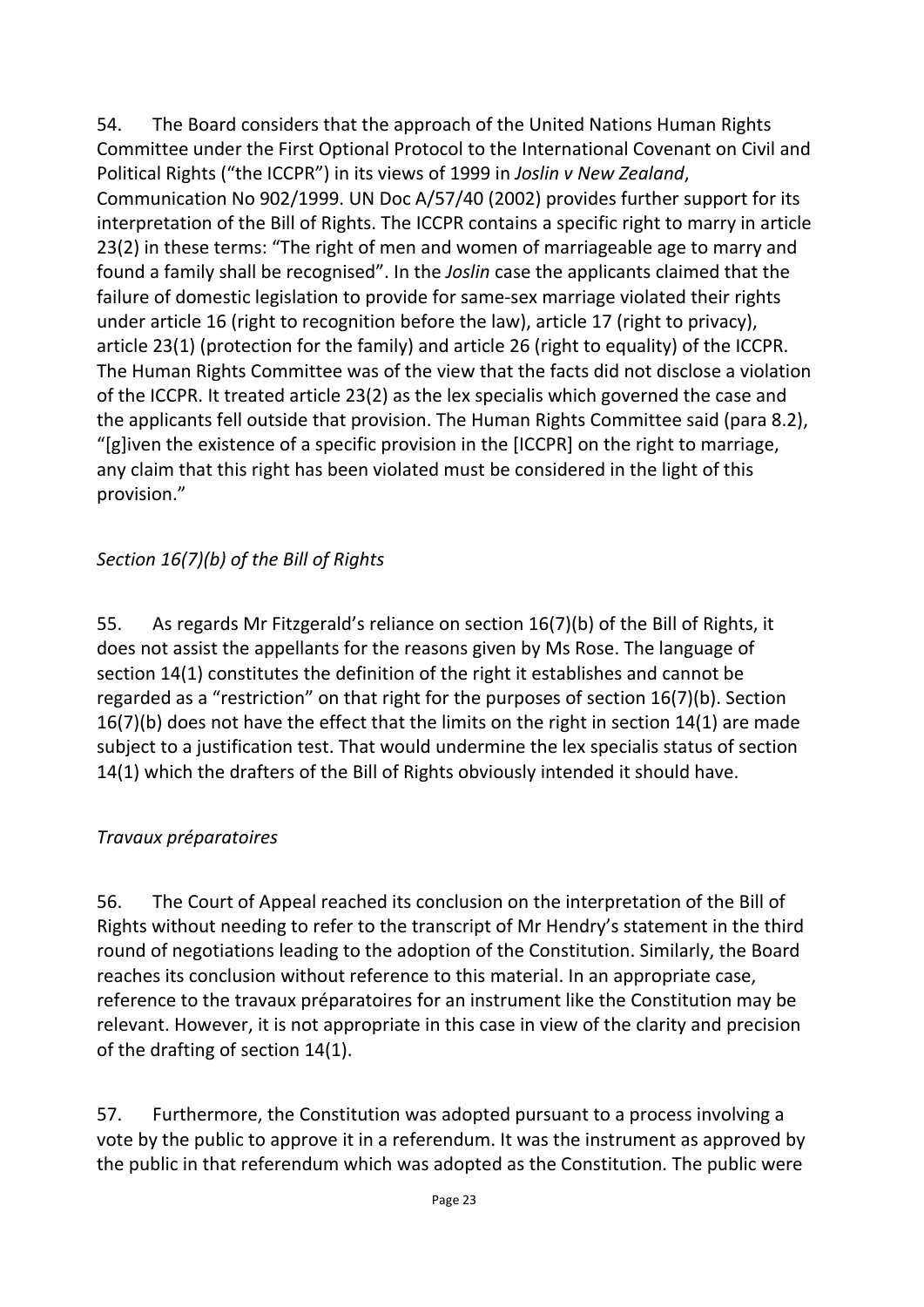entitled to understand that they were voting to approve the Constitution in the form in which it was presented to them, interpreted in the light of the context and circumstances in the public domain at that time. The transcript of Mr Hendry's comments was not available to the public when they voted to approve the Constitution, so the Board doubts whether in principle it could be said that his comments can properly qualify as an aid in interpreting it. As Lord Diplock said in *Fothergill v Monarch Airlines Ltd* [1981] AC 251, 279, "[e]lementary justice or … the need for legal certainty demands that the rules by which the citizen is to be bound should be ascertainable by him (or, more realistically, by a competent lawyer advising him) by reference to identifiable sources that are publicly accessible"; see also *R (Public & Commercial Services Union) v Minister for the Civil Service* [2010] EWHC 1027 (Admin); [2010] ICR 1198, para 55 (Sales J) ("… it is fundamental that all materials which are relevant to the proper interpretation of such an instrument [an Act of Parliament] should be available to any person who wishes to inform himself about the meaning of that law") and *In re Agricultural Sector (Wales) Bill* [2014] UKSC 43; [2014] 1 WLR 2622, para 39 (Lord Reed and Lord Thomas) ("In our view it would be wholly inconsistent with the transparent and open democratic process under which Parliament enacts legislation to take into account matters that have passed in private …"). That is so where a person has to find out the meaning of the law which is to be applied to him and it seems to the Board that similar points could be made with still more force where the public is given such an important role as in this case in approving prospectively the fundamental legal rules for the state as set out in a constitutional instrument. It might not be putting it too strongly to say that it would be "a confidence trick … and destructive of all legal certainty", to use the language of Lord Diplock at p 280, if, having invited approval of the Constitution by the public on one basis, the Government were able to refer to private materials which were not publicly available at that time and say that its interpretation is to be taken to be affected by them.

#### *Section 5 of the 2009 Order*

58. Since the Board will advise Her Majesty that this appeal should be dismissed and the judgment of the Court of Appeal upheld, it does not need to deal with any point regarding the meaning and effect of section 5 of the 2009 Order.

#### *Constitutional rights and the Legislative Assembly*

59. The Board takes this opportunity to reiterate the point made by the Court of Appeal, that the interpretation to be given to the Bill of Rights as explained in this judgment does not prevent the Legislative Assembly from introducing legislation to recognise same-sex marriage. The effect of the interpretation endorsed by the Board is